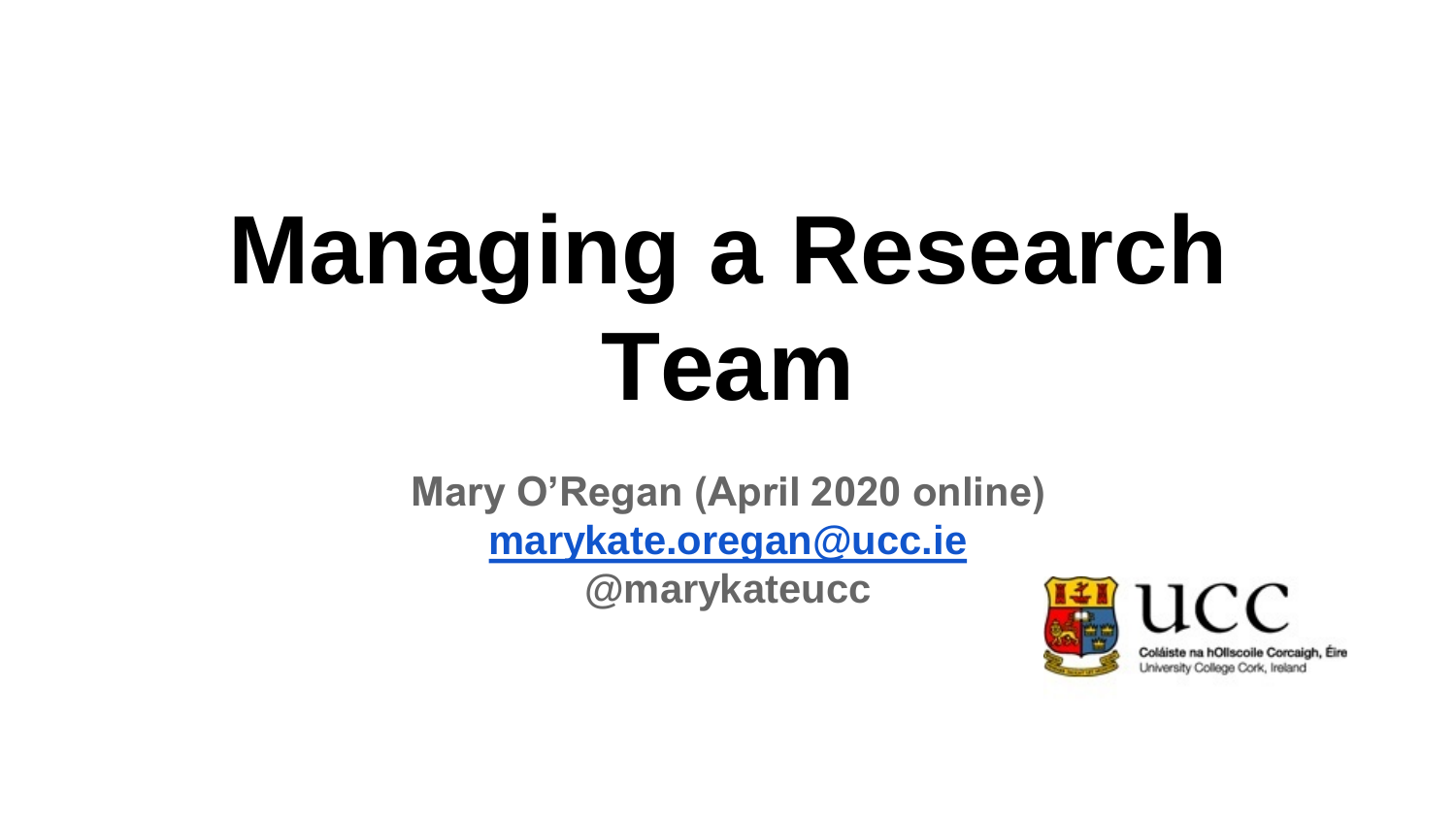

#### **What are UCC's expectations of you as a Research Leader?**



 $\frac{9}{9}$ 

**How do you know what is expected of you?**



**What aspects of these expectations fall into leadership or management activities?**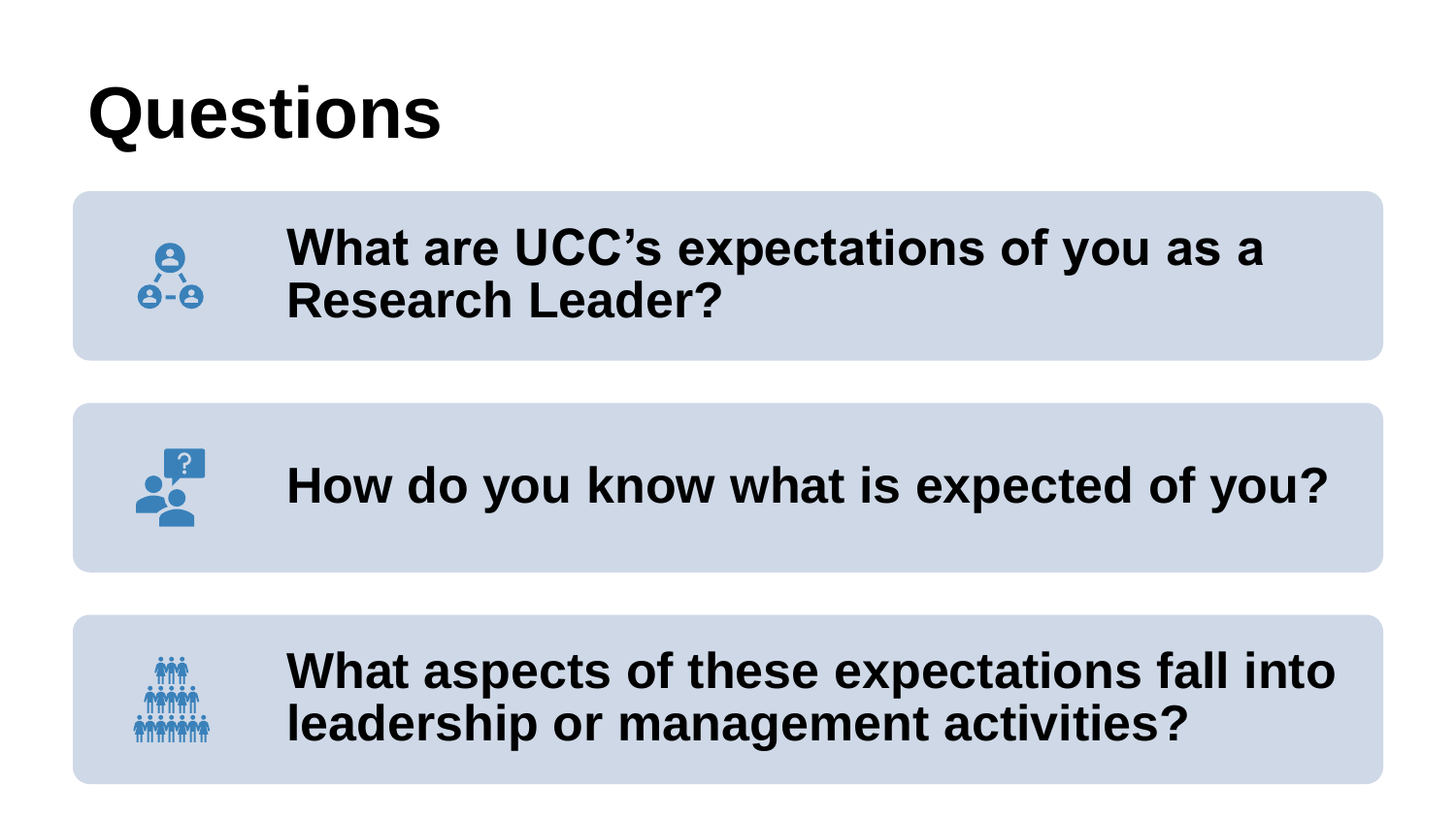#### **Manager v/s Leader:**

Focuses on the present \_\_\_\_\_\_\_\_\_\_ Orients toward the short term ......... Focuses on procedure ---------------Asks "what" and "how" \_\_\_\_\_\_\_\_\_\_ Prefers to control ————————— Is happy in complexity  $\frac{1}{2}$ Uses the rational mind  $\frac{1}{1}$ Works within the context of the ....... organization and the business

Looks toward the future Appreciates change Orients toward the long term Engages in a Vision Asks "why" and "what" Knows how to delegate Prefers to simplify Trusts intuition Takes social and environmental contexts into consideration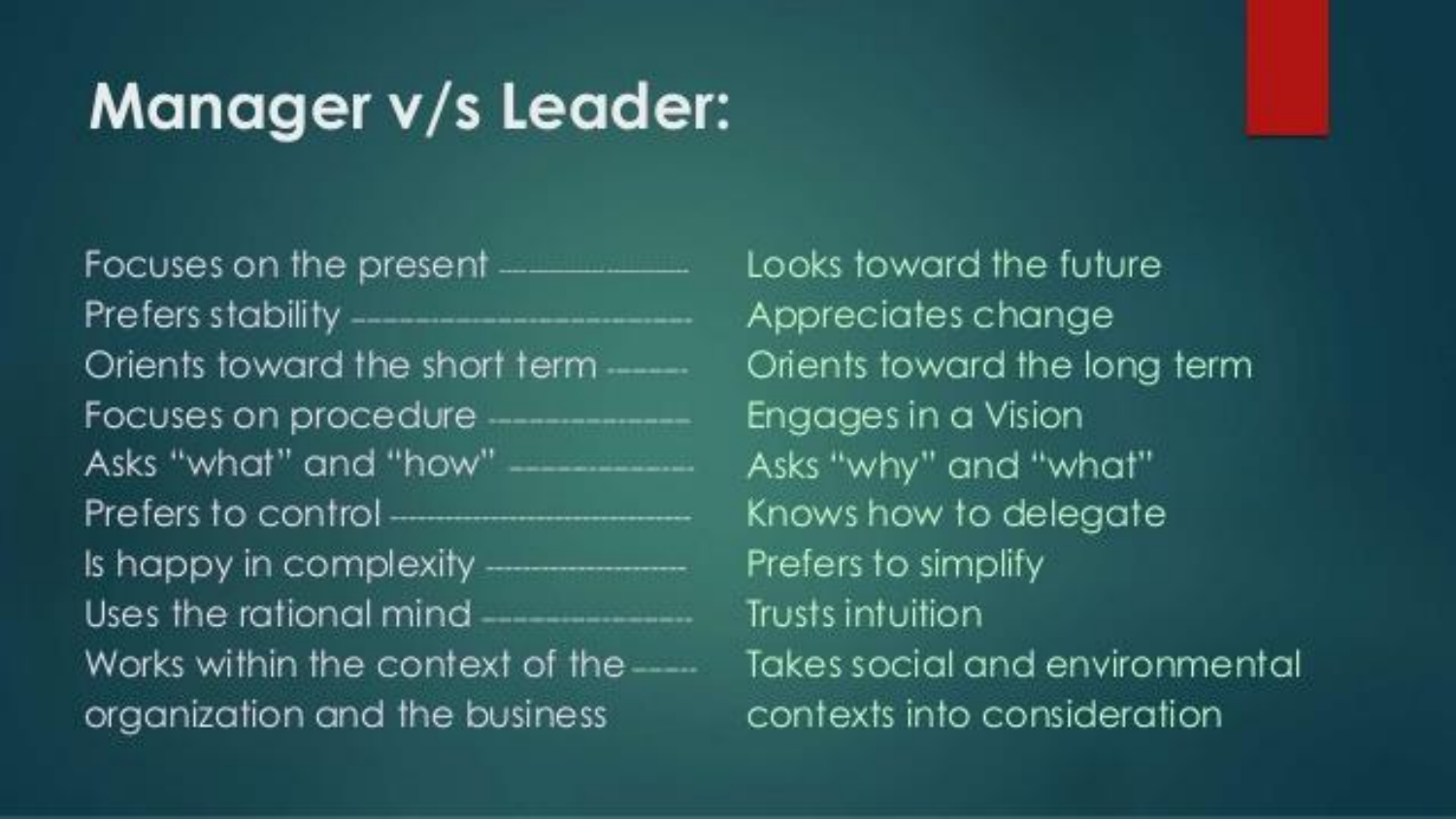#### **On the ground for Research Leaders**

Complex legislation brings uncertainty compounded by uncertain funding streams which leads to more uncertainty....

"Managing the Unmanageable" John Taylor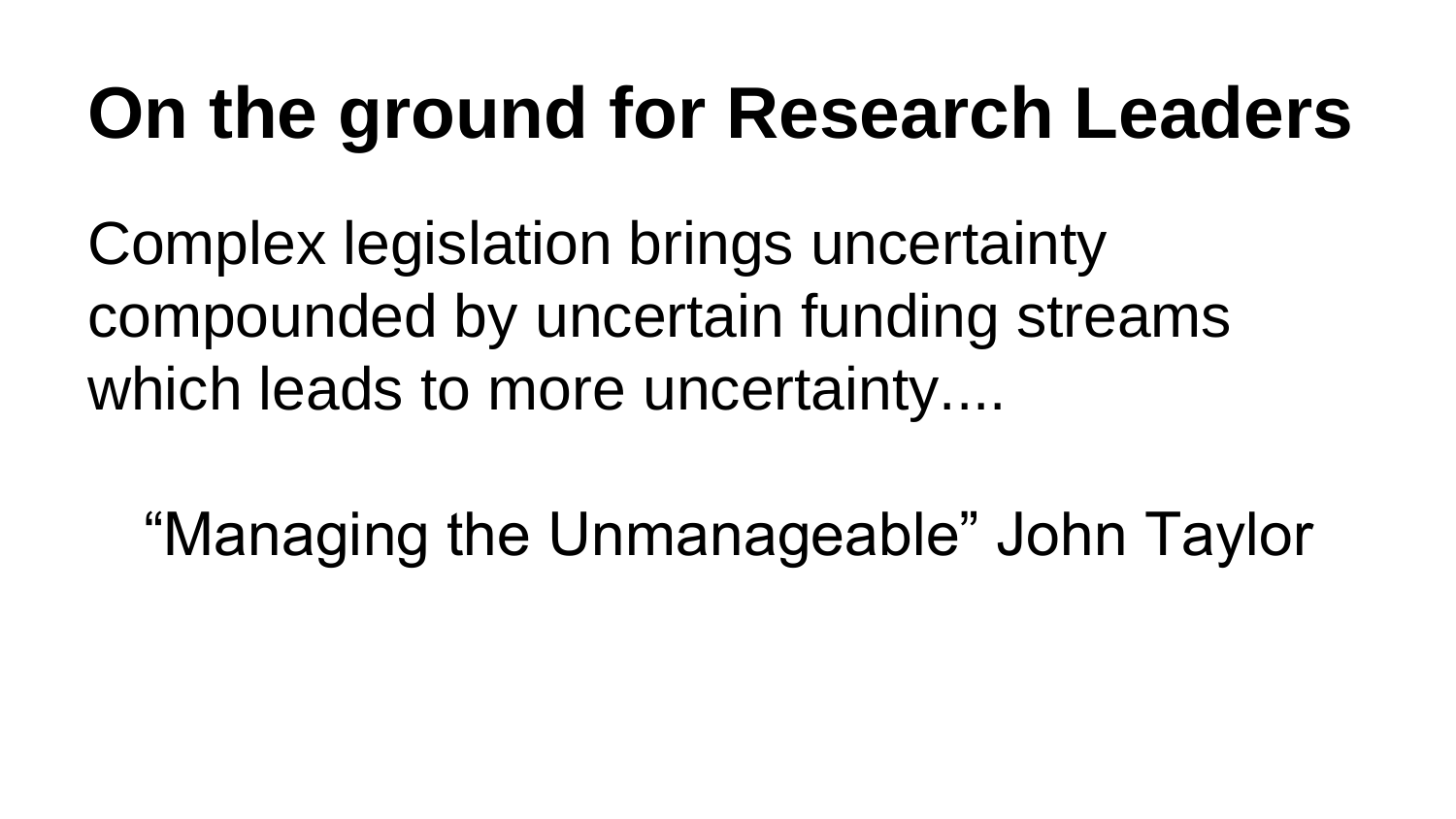#### **So many policies….**

Haddington Road/(Lansdowne Road)

Employment Control Framework

Contradictory Funding Policies from funders at National and EC Level

Protection of Employees 2003 Act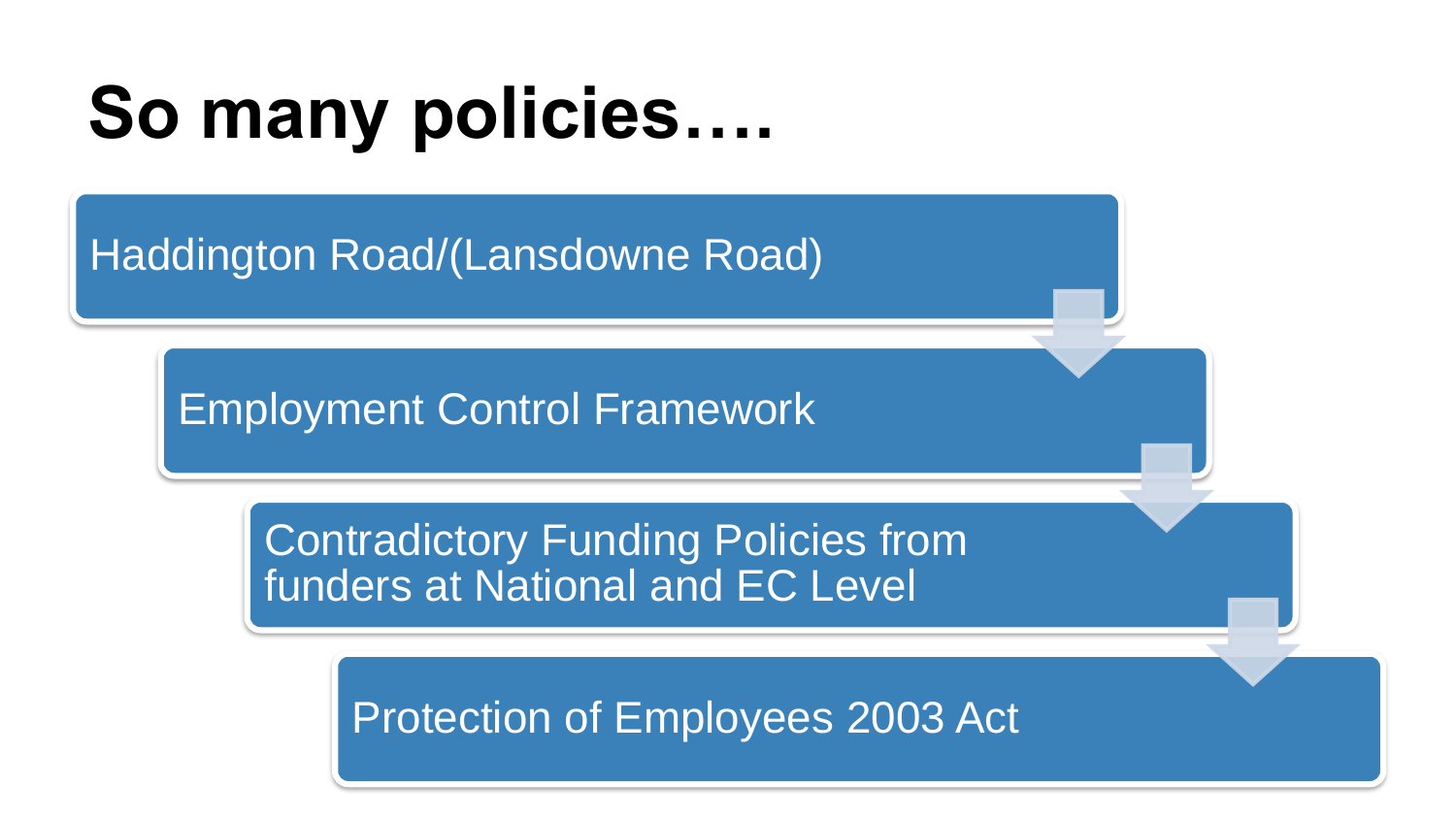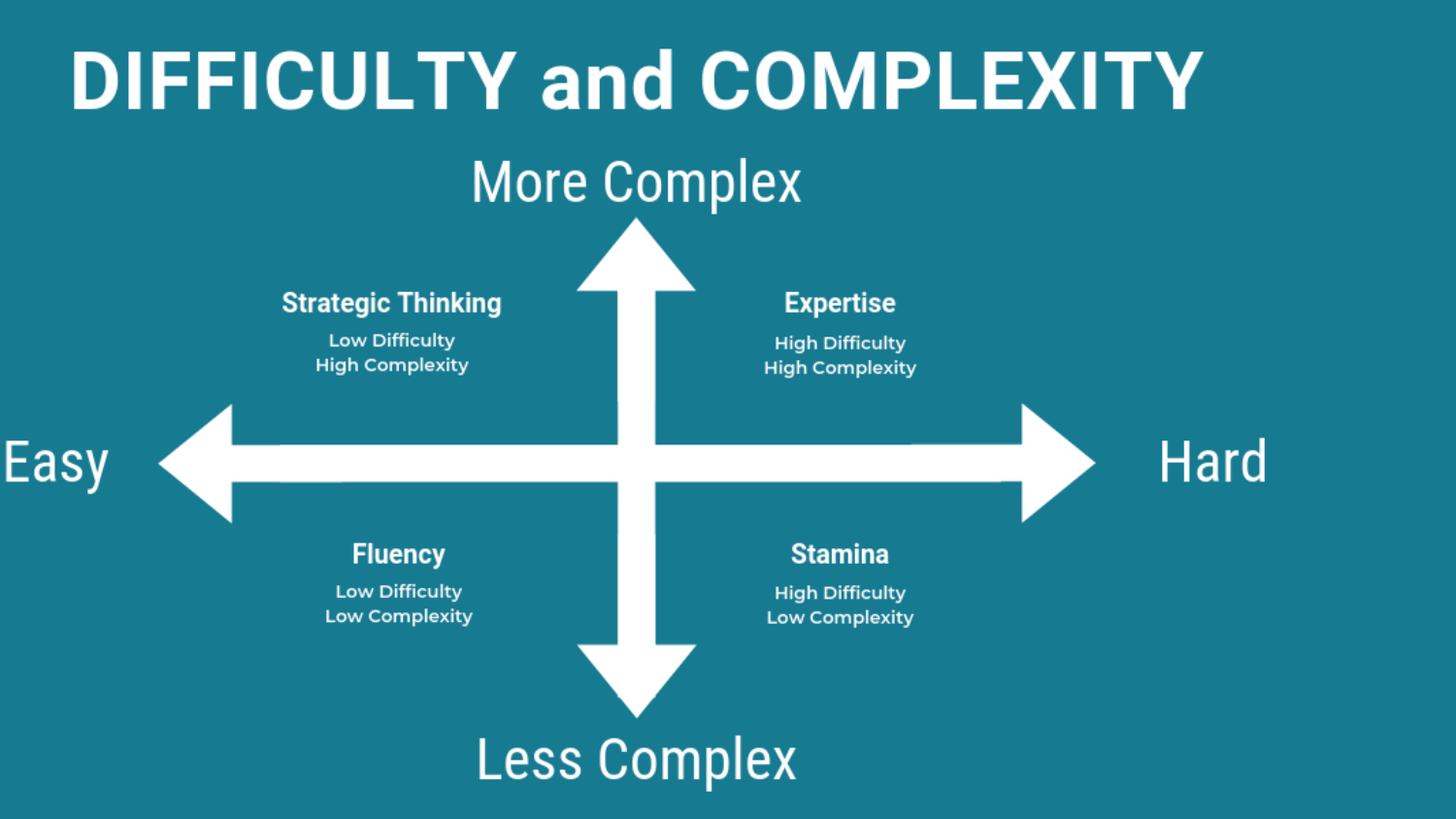## **Monitoring and reporting**



"Researchers are often compelled to monitor and report their performance, but constant competition and regular evaluations of projects and positions require researchers to anticipate how their work will develop and, in particular, which accountable outputs it will deliver."



(Felt, 2017; Müller, 2014; Murphy,2015; Ylijoki and Mäntylä, 2003).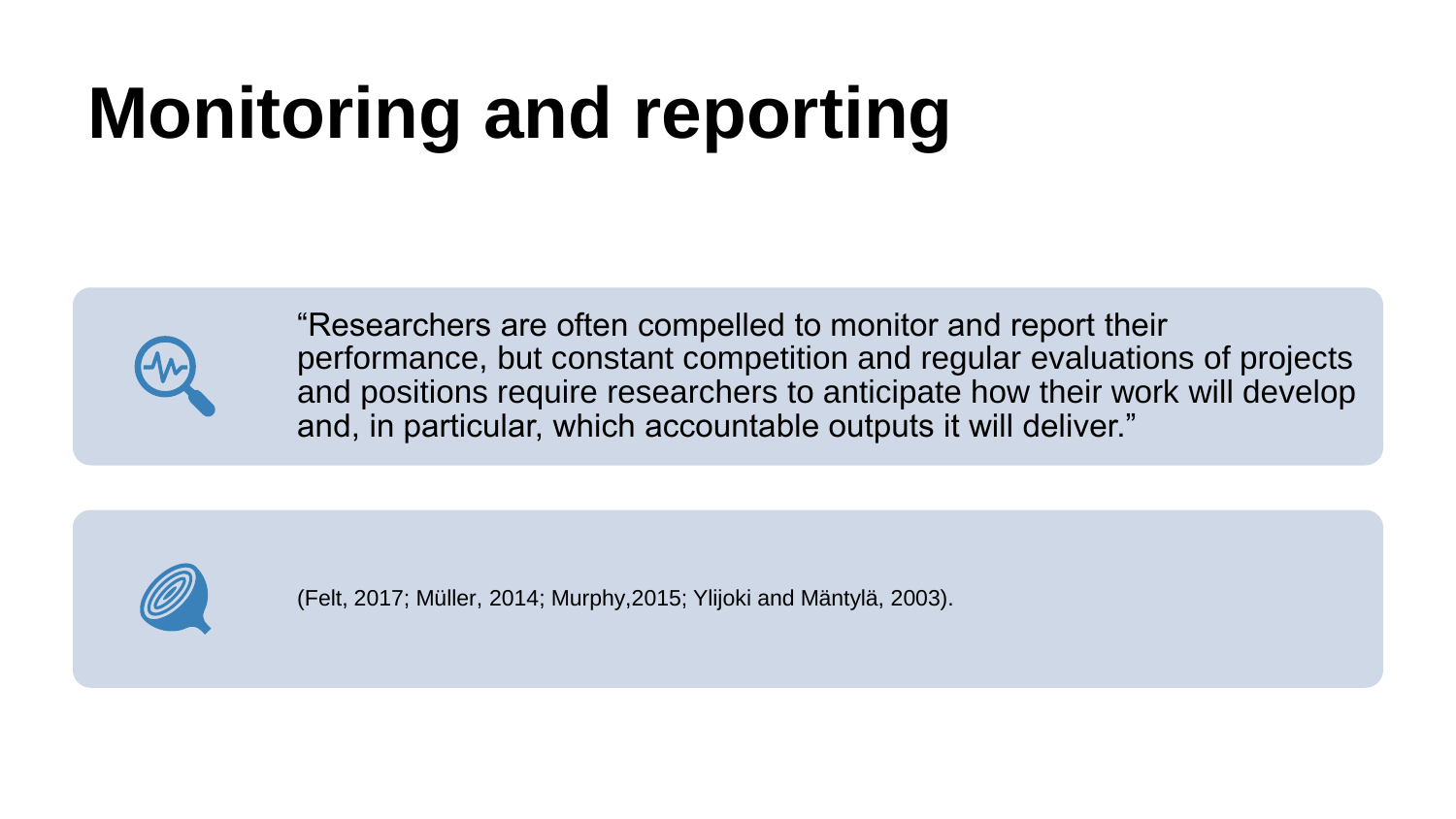#### **Uncertainty**



Research encapsulates the entanglement of intellectual uncertainties and social uncertainties related to funding and careers.



(Fochler et al., 2016; Sigl, 2016; Ylijoki, 2010).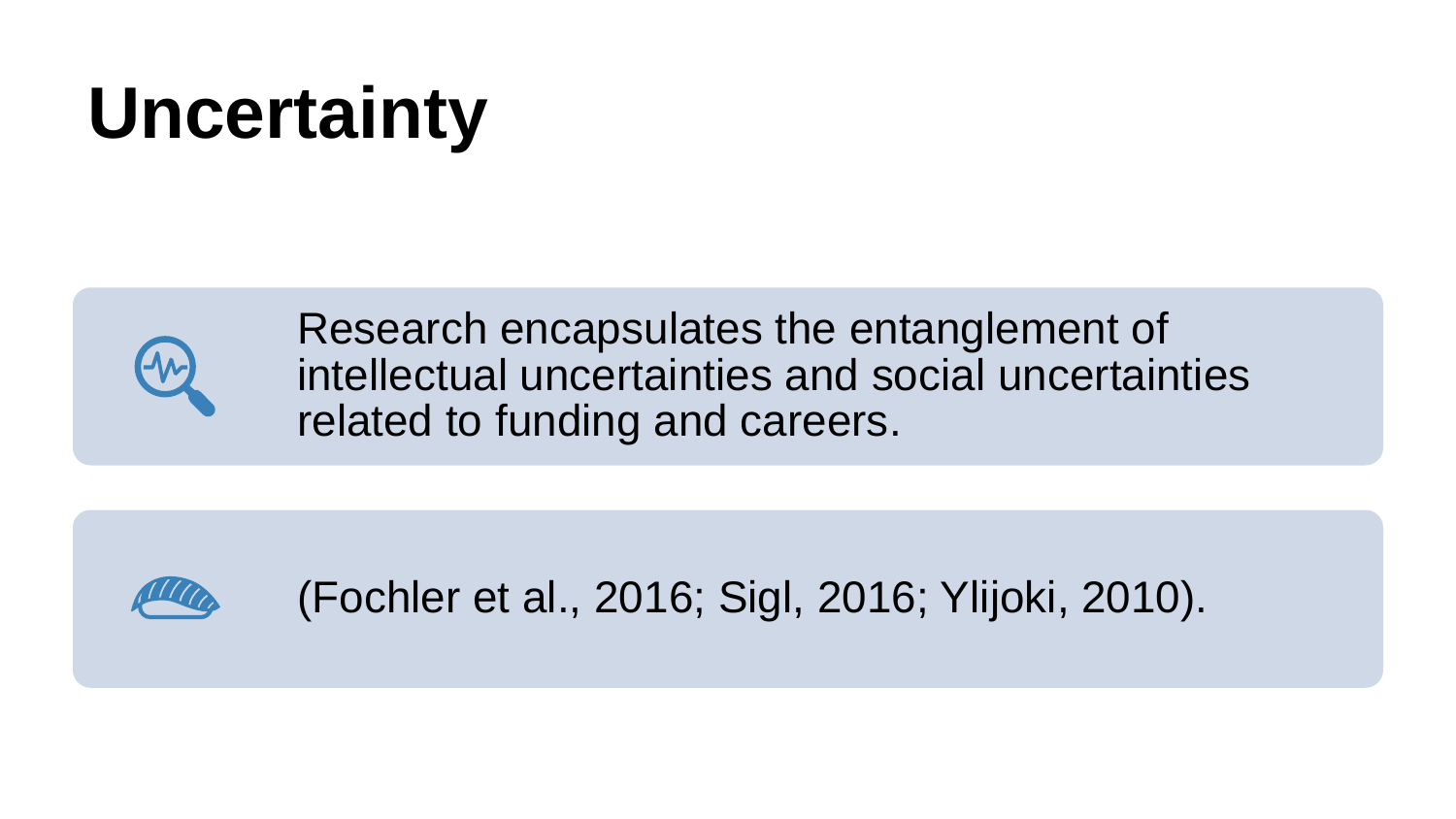#### **Remember….**



#### **Institutions do not do research: individuals do. Research is personal!**



**Get to know UCC's policies.**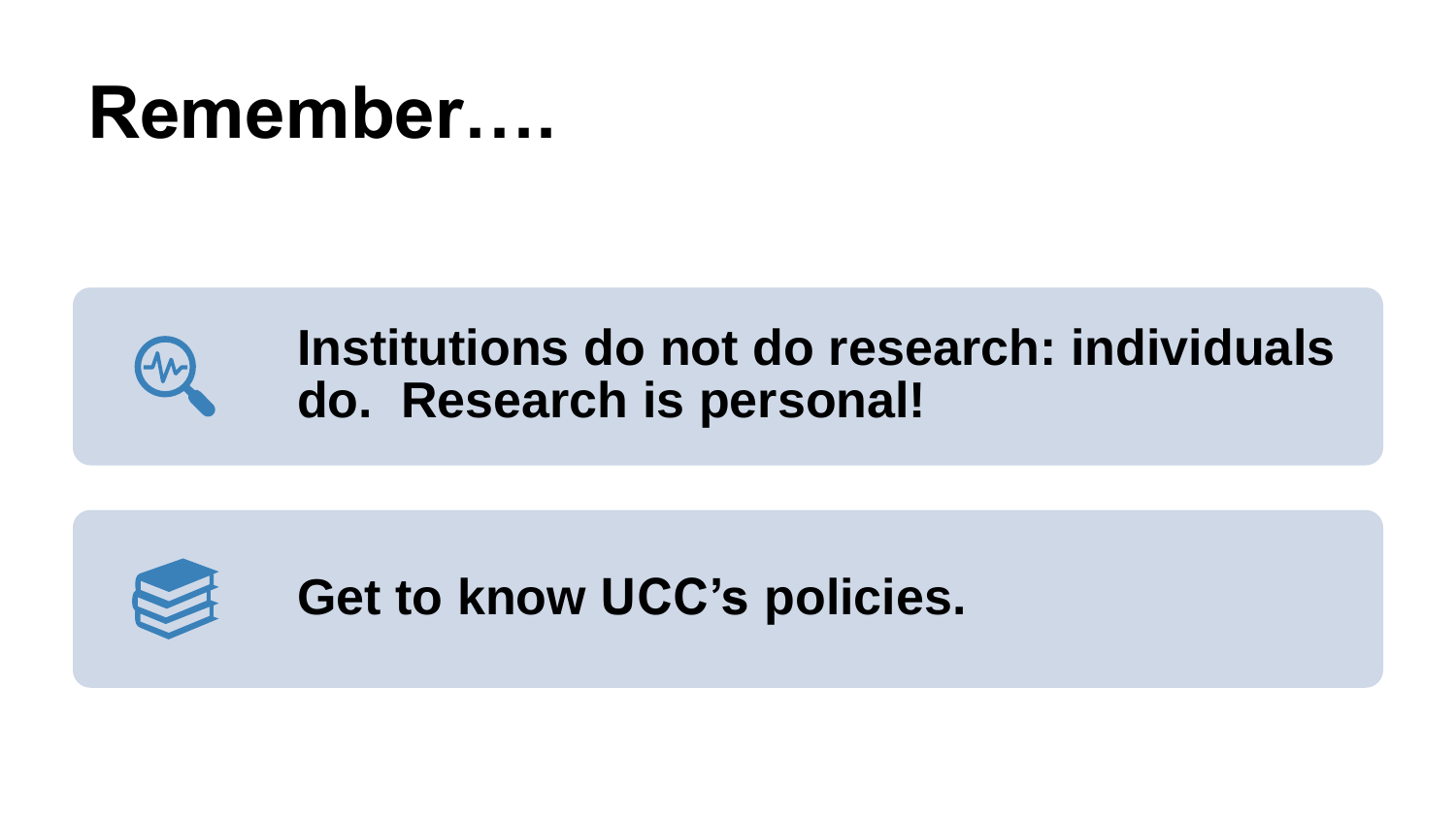#### **UCC Researcher Career Management Structure**





Progression to each level is through open competition - definition of roles included in circulated document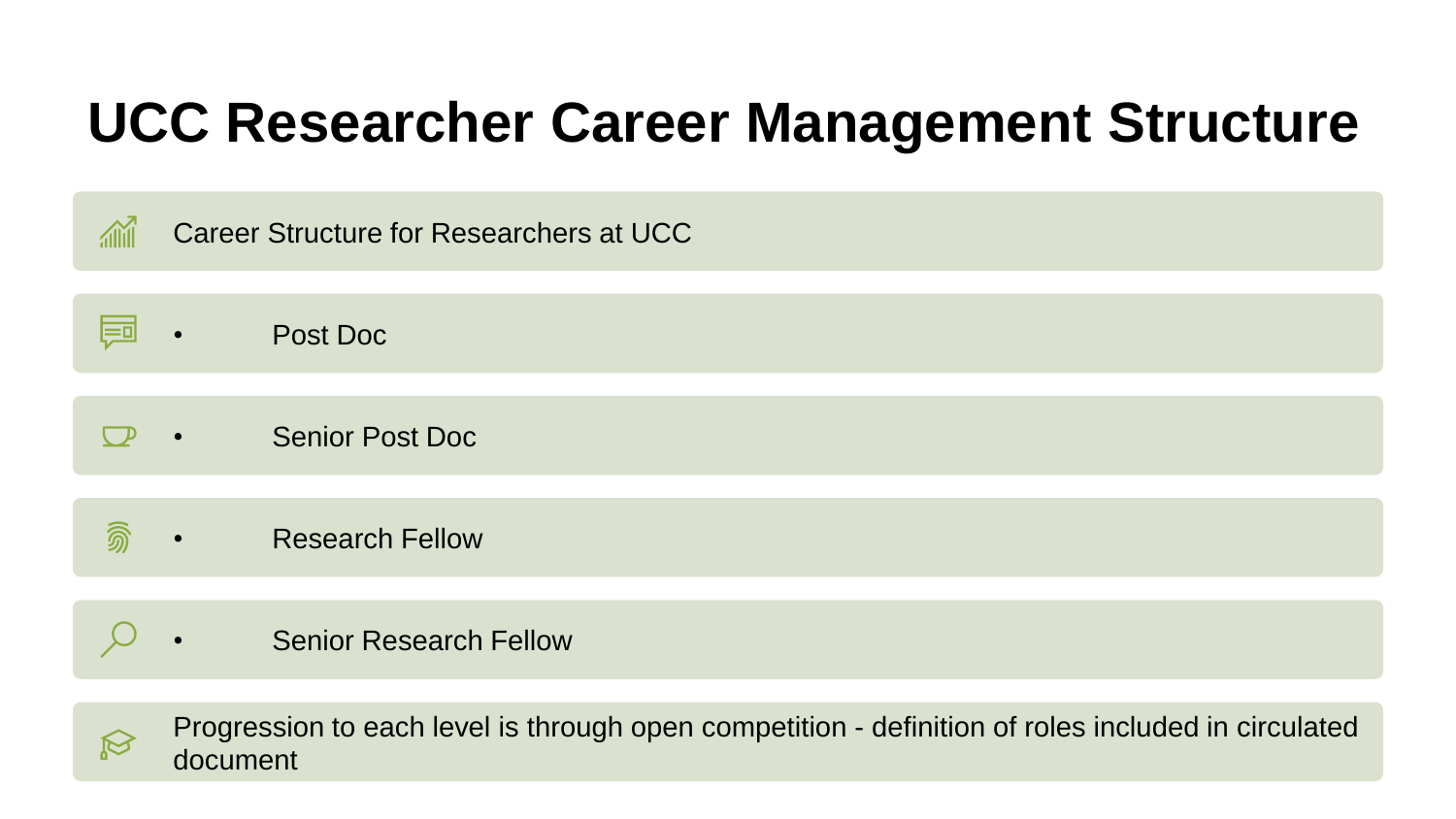#### **HR Operational Processes UCC**

<http://www.ucc.ie/en/hrresearch/recruitment/>

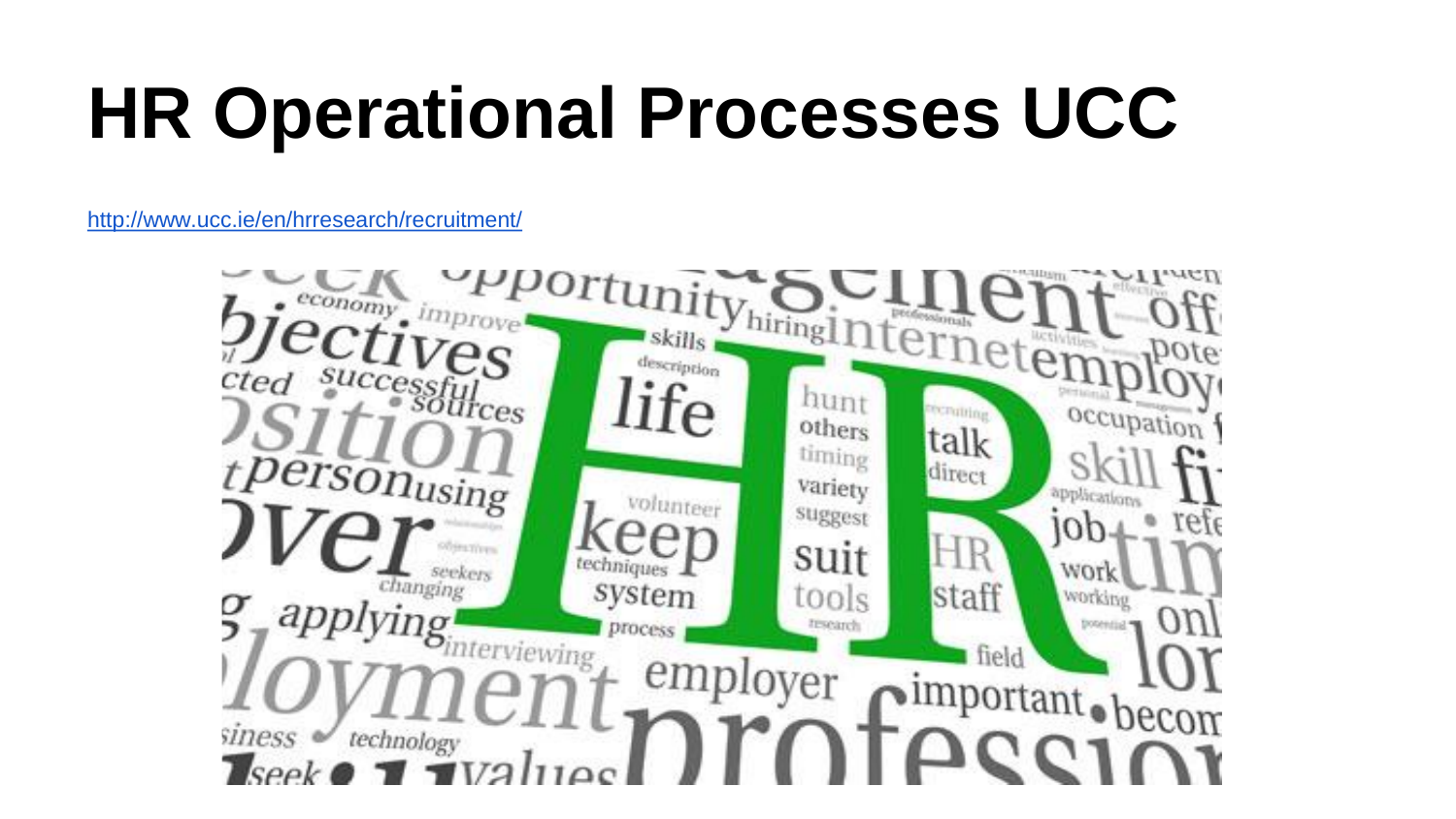#### **What else?**

#### EC Human Resource Strategy 4 Researchers



#### HR EXCELLENCE IN RESEARCH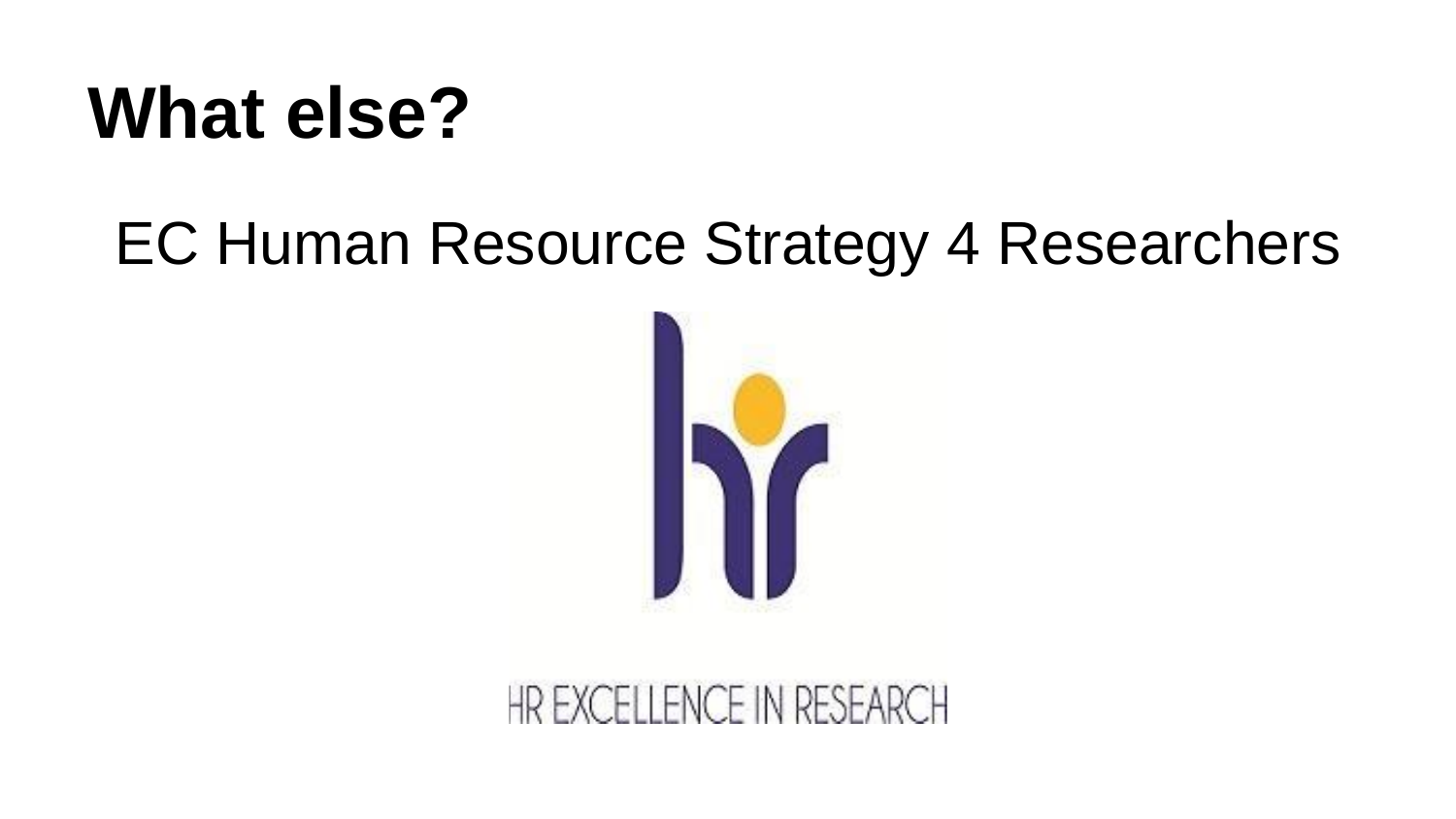#### **Research Team Leadership**

The Organisation (UCC) - Context Career Progression for your team Funding sources Research Strategy Research Output Decision Making **Communication Uncertainty**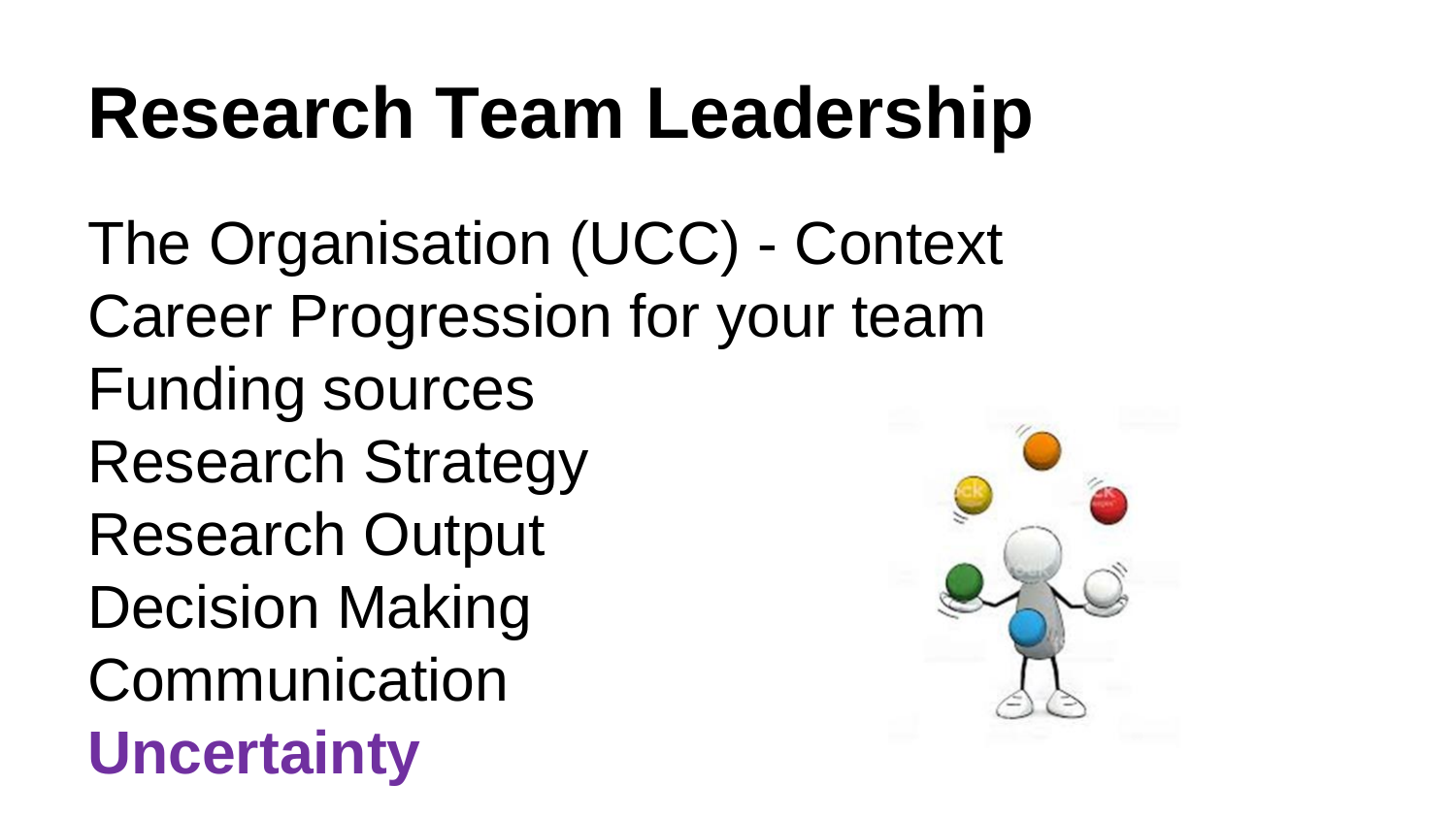#### **Research Teams**

A group of people with *different skills and different tasks*, who *work together* on a *common project or goal. (Kirwan, 2015)*

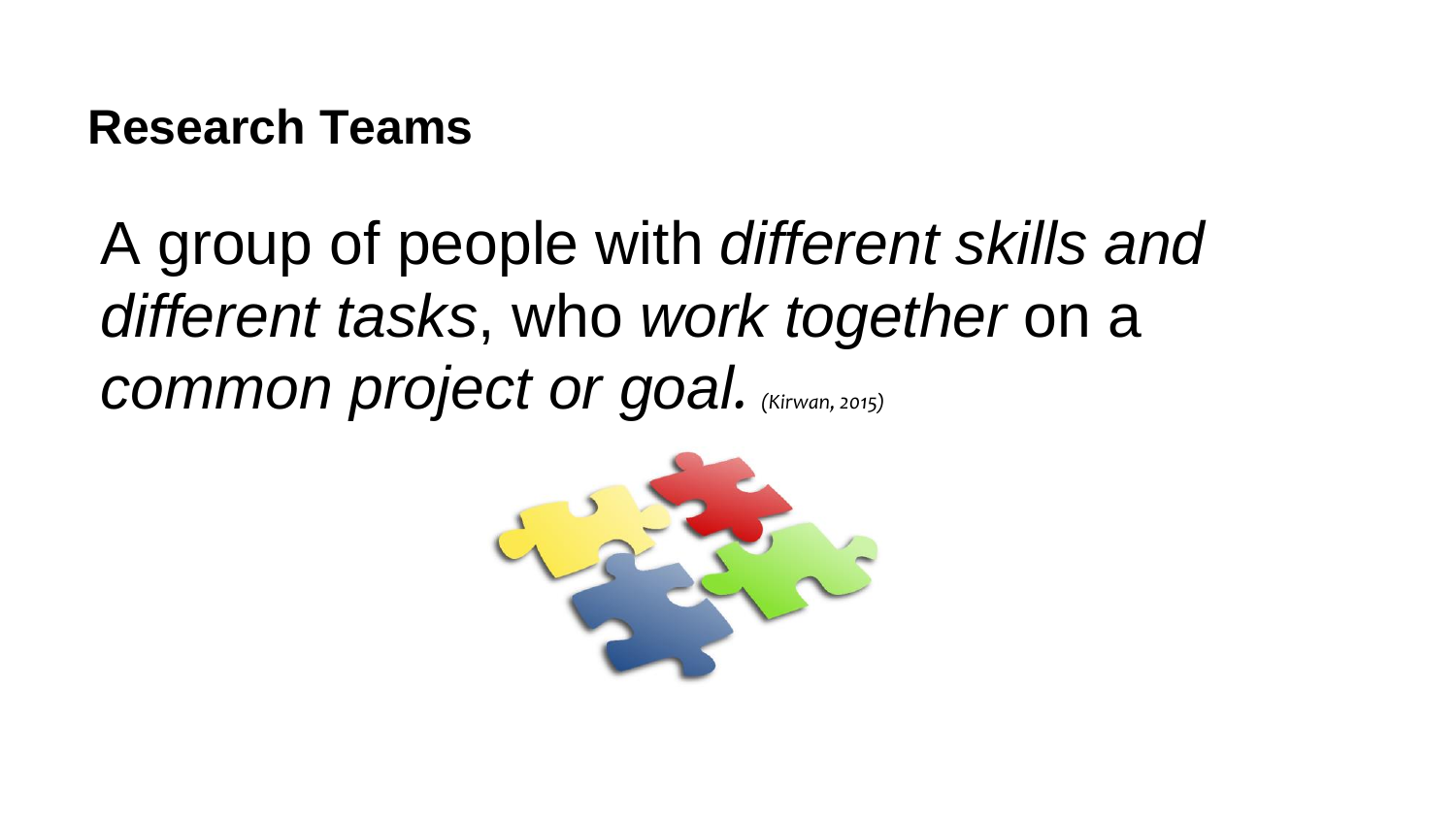#### **Building Blocks for Developing an Effective Team**

- Clear objectives
- Balanced roles
- Effective processes
- Good communication
- Appropriate leadership
- Support and trust
- Openness and conflict
- Mutual cooperation
- Individual development
- Sound inter-group relations
- Regular review

❖<https://www.coursehero.com/file/p20cfbl/There-are-11-main-building-blocks-to-developing-and-maintaining-a-team-that/>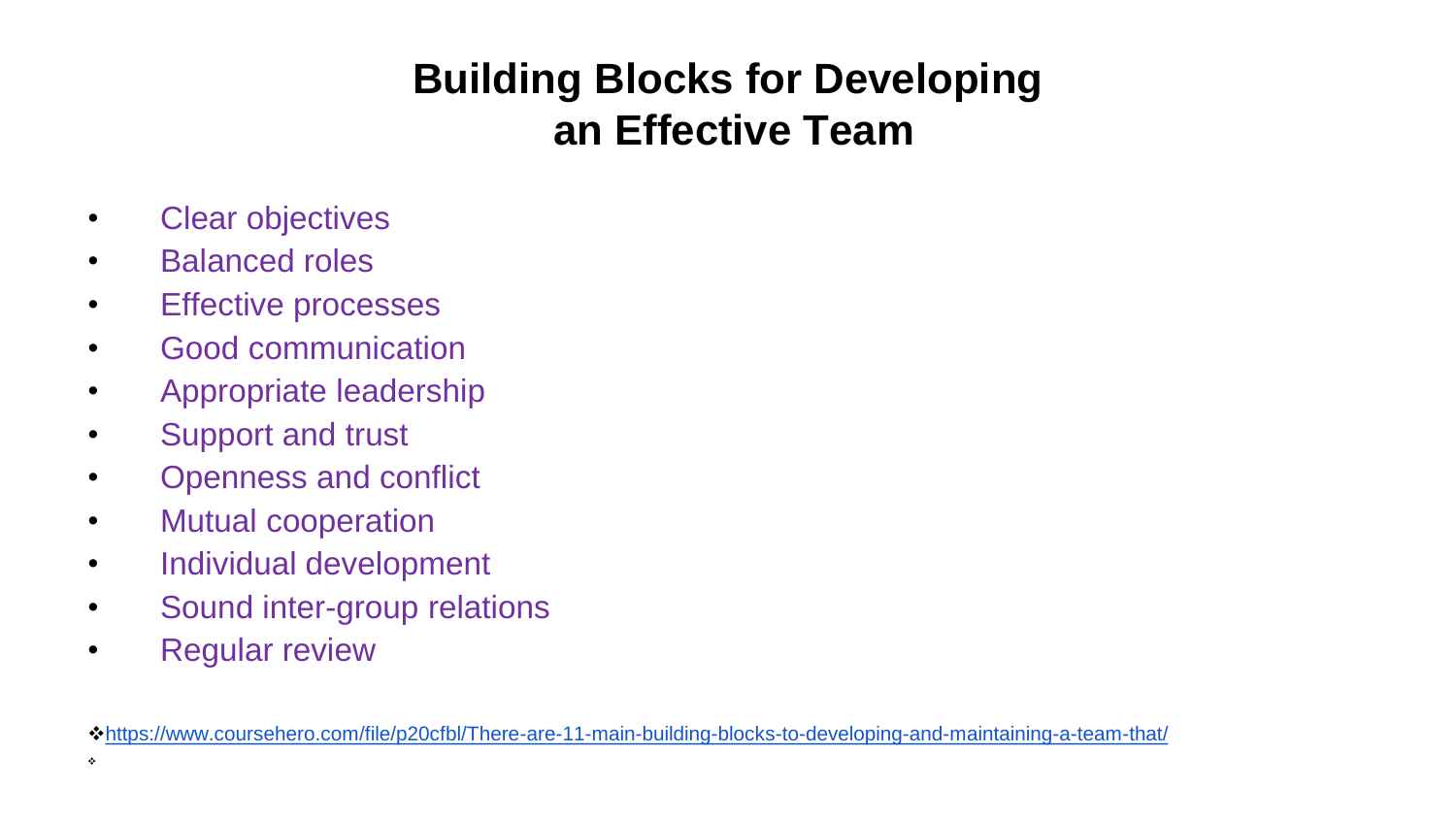#### **What is a Research Team? …think of it as a continuum…**

**Level of Interaction and Integration**

**Low---------------------------------------------------------------------------High** 

**Independent Research**

• **Investigator works largely independently on a research problem within his or her lab/or writing alone as in humanities**

#### **Collaboration**

- **Each group member brings expertise to address the research problem.**
- **Group members work on separate parts of the research problem, which are later integrated.**
- **Data sharing or brainstorming among lead investigators varies from limited to frequent**

#### **Integrated Research Team**

- **Each team member brings specific expertise to address the research problem. Team meets regularly to discuss team goals, individuals' objectives, and next steps.**
- **Team shares leadership responsibility, decisionmaking authority, data, and credit**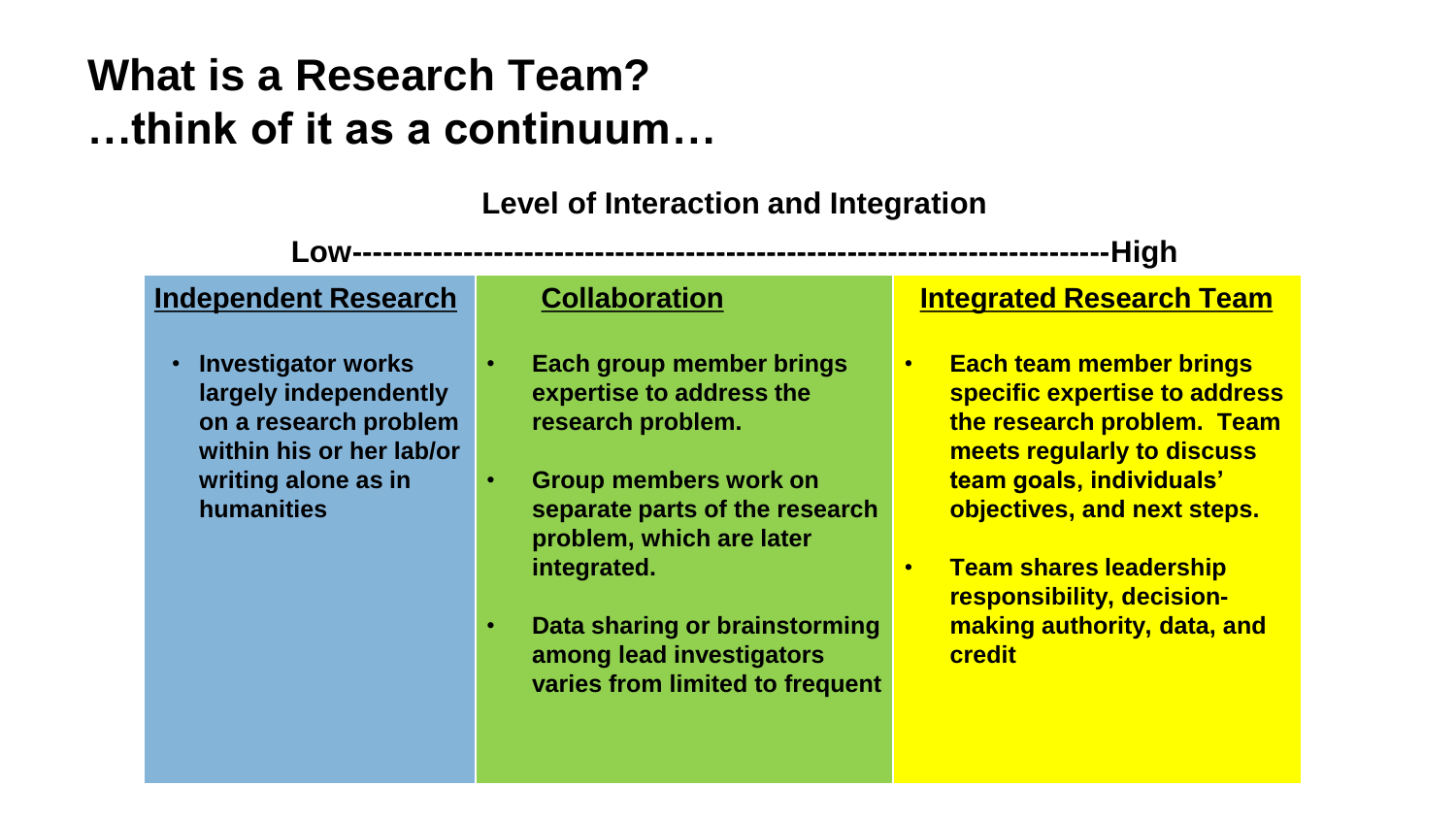#### **Tuckman's Team Development**

Bruce Tuckman's is the best known model of Team formation (1965). He described team formation in terms of a series of stages that when completed result in:

- Growth
- Ability to face challenges
- Ability to tackle problems & find solutions
- Effective work planning
- Delivery of results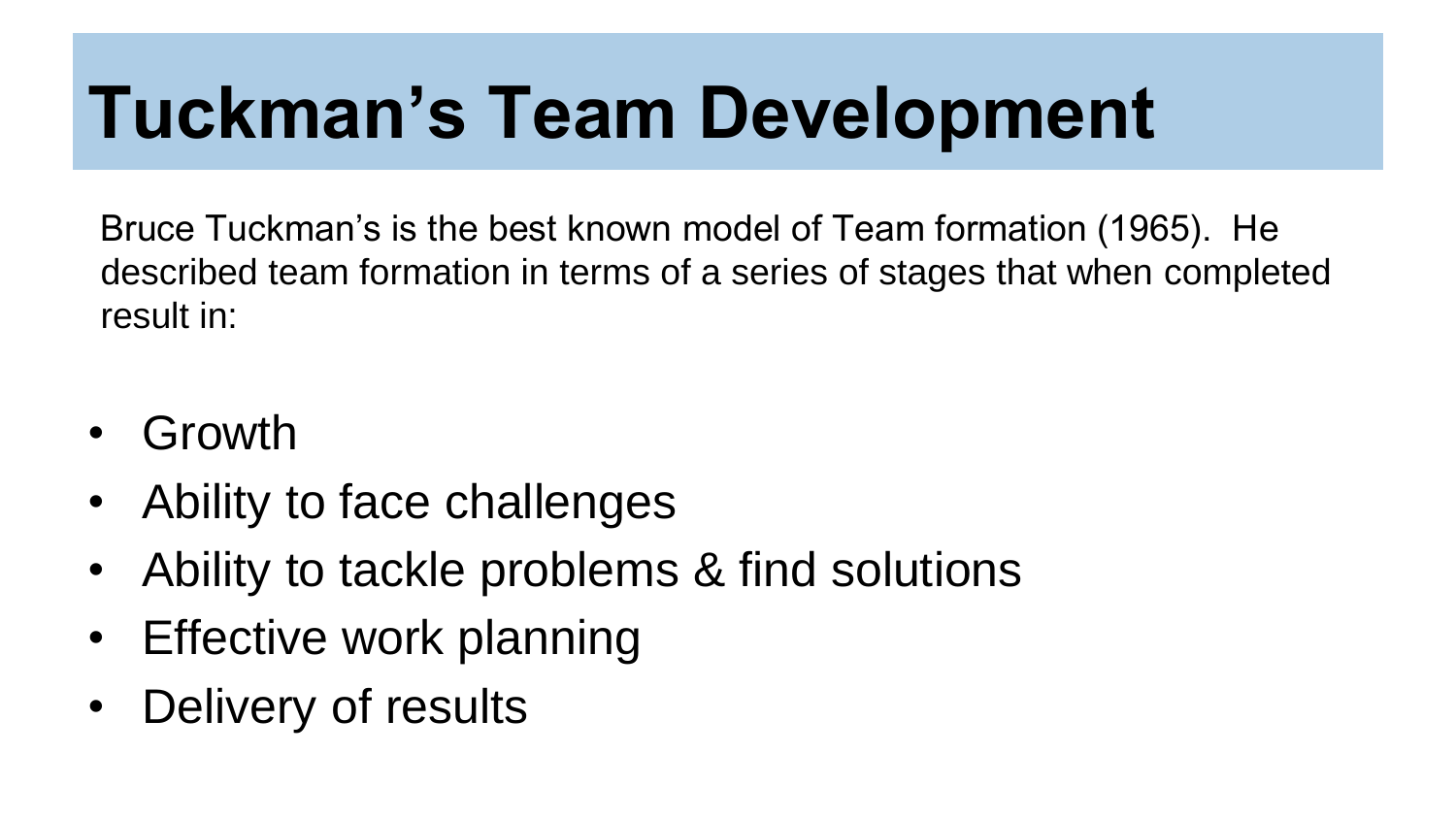#### **Stages of Team Development**



5 stages of team development:

- **Forming**
- **Storming**
- Norming
- Performing
- Adjourning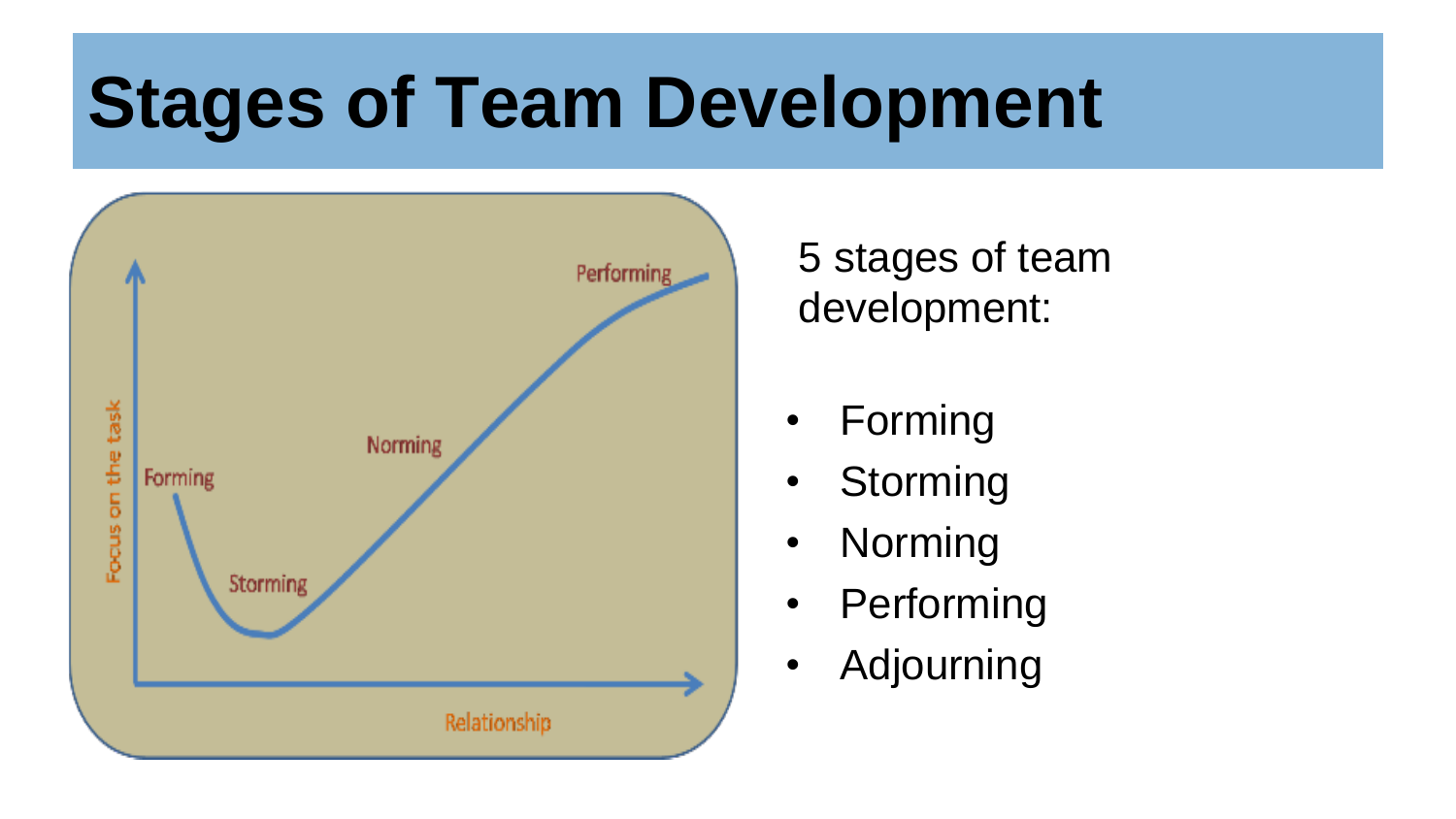# **Forming – what happens?**

**KNY** Members focus efforts on defining goals, developing procedures for performance tasks

Social aspects – deals with feelings and dependency on each other

Getting acquainted, understanding leadership and other member roles

Individual members might keep their feelings to themselves until they know the situation

- Act more secure than they actually feel; experience confusion and uncertainty about what is  $\frac{1}{2}$ expected of them
- Ŋ Nice and Polite – non-hostile

 $\frac{1}{2}$ Weighing up the personal benefits versus cost of being in the group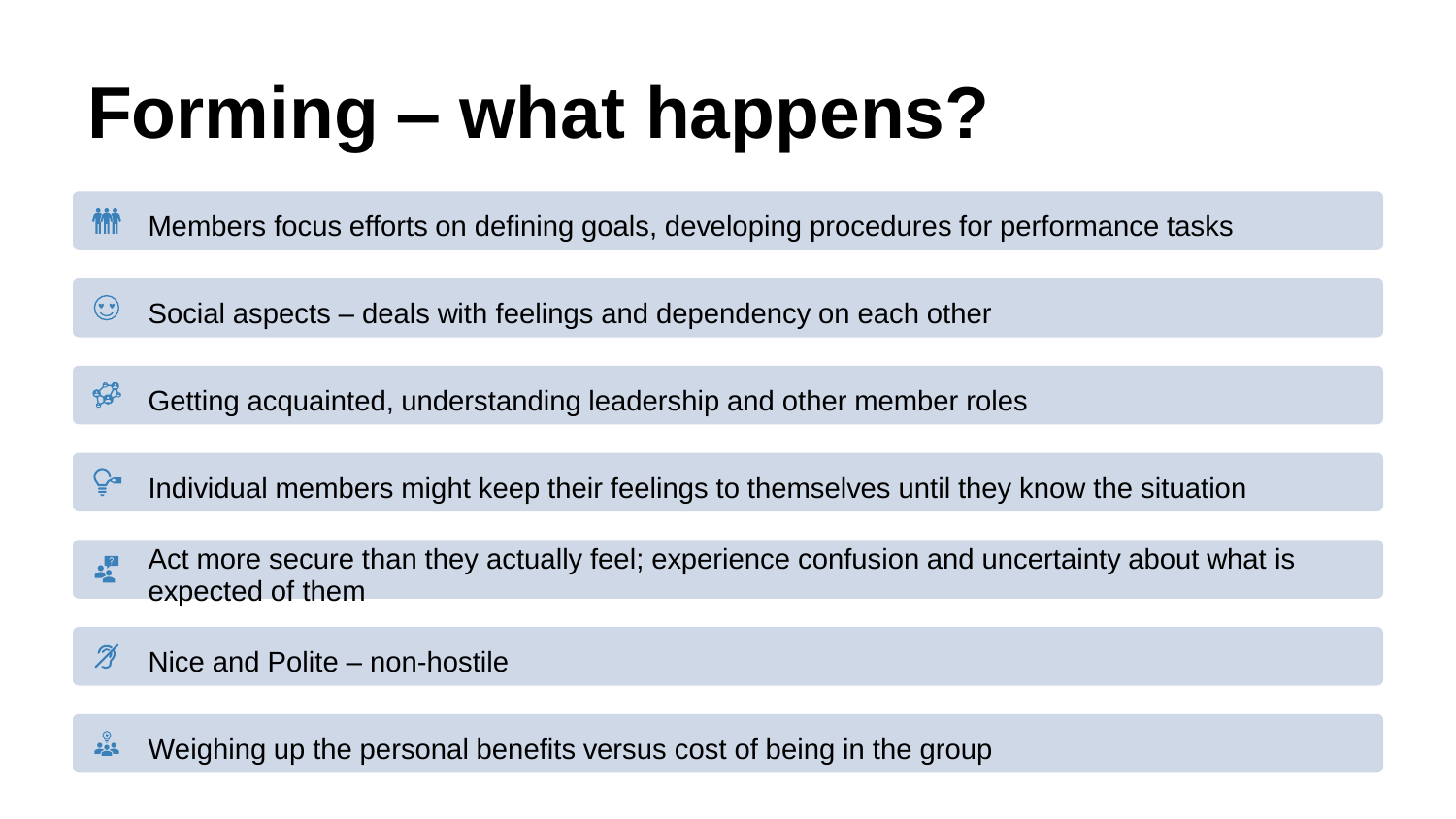### **Forming – what helps?**



Manage introductions and ensure that quieter participants are included.



The work to be done needs to be communicated in a way that helps the team understand what needs to be achieved without overwhelming them with detail.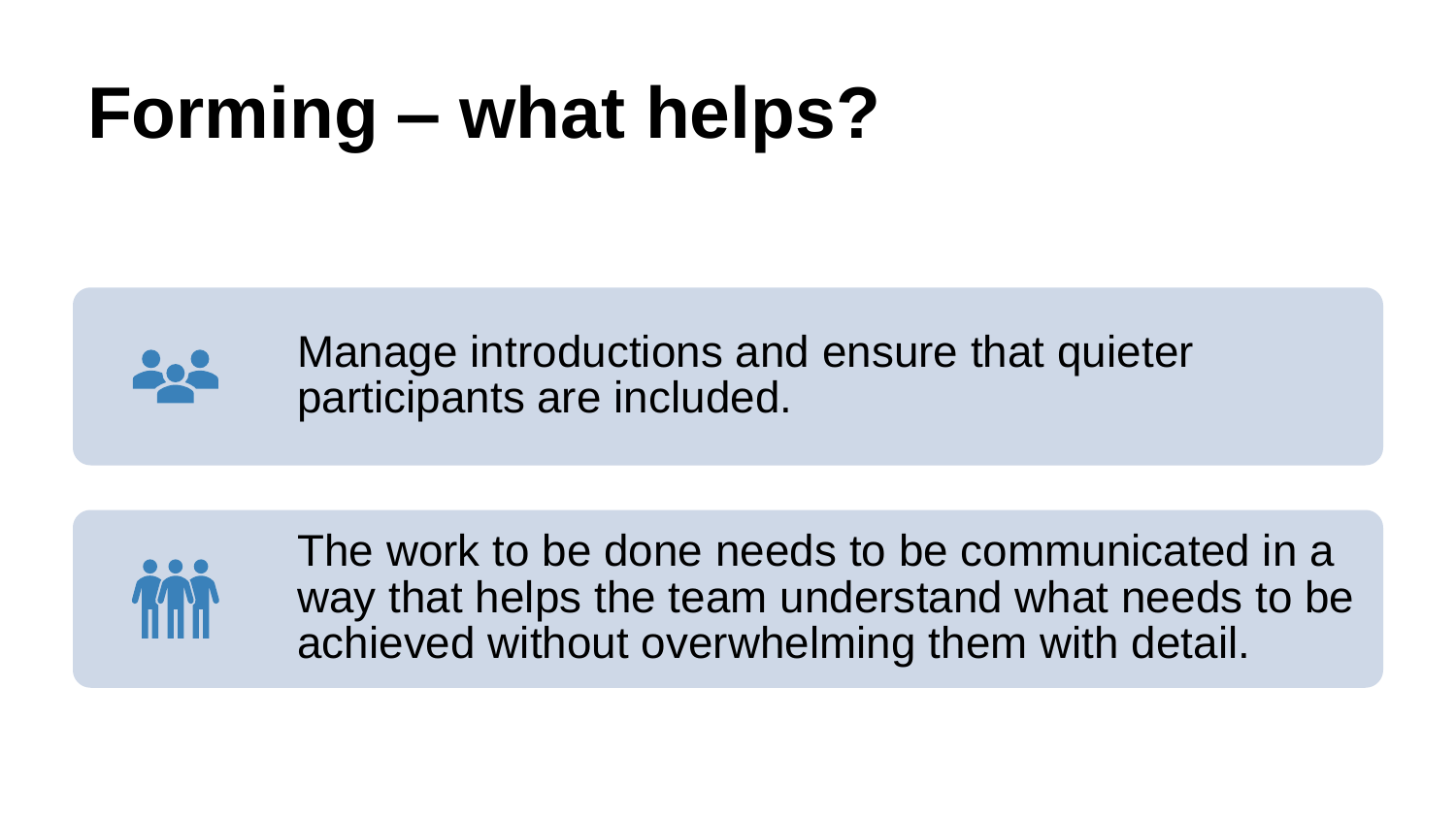# **Storming – what happens?**



Conflicts emerge over task behaviours, priorities of goals, responsibility, task related guidance and direction from the leader



Social behaviour – mixture of expression of hostility and strong feelings.



Competition over leadership role and goal conflict dominate



Some members may withdraw and isolate themselves from the emotional tension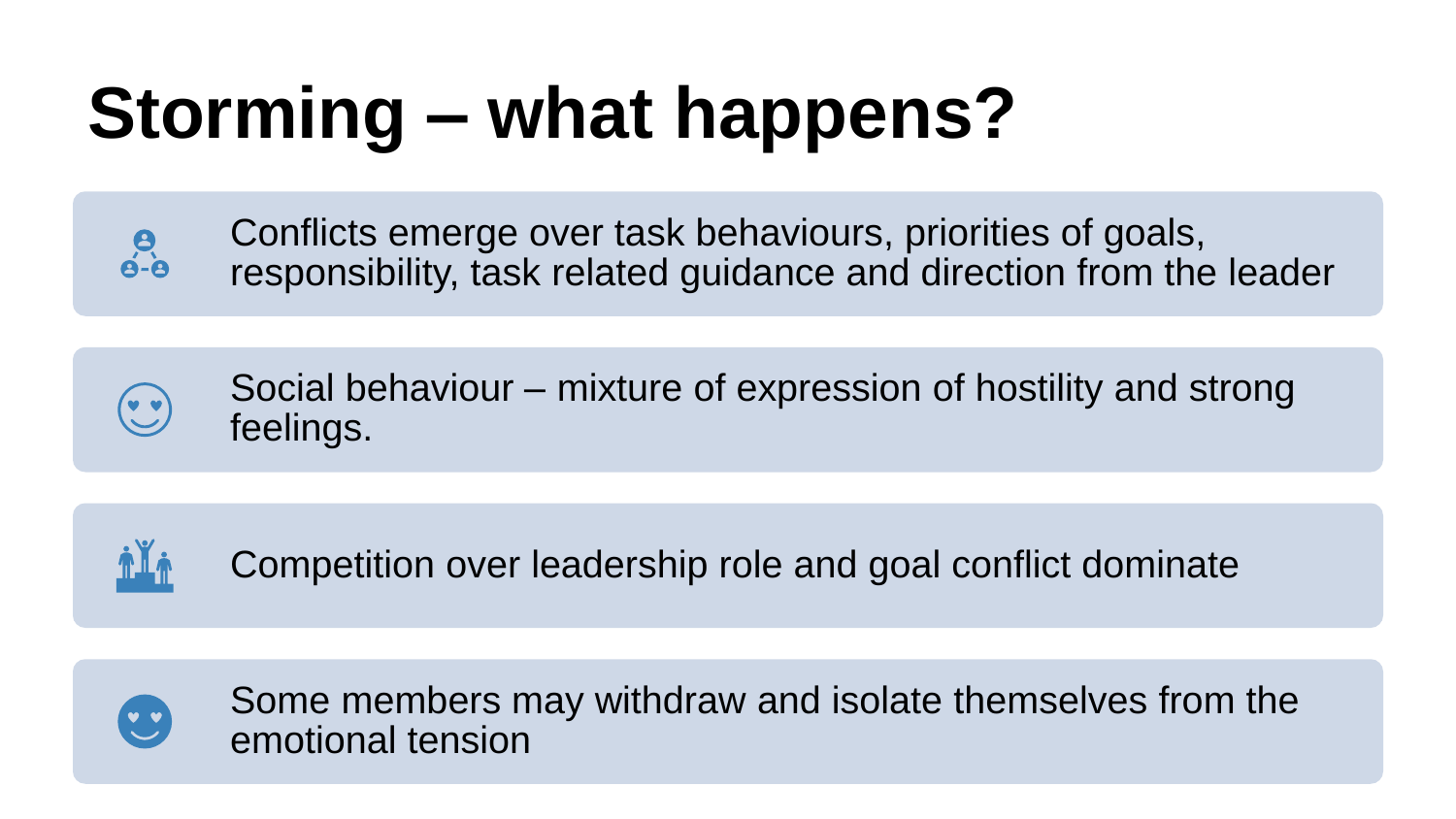#### **Storming – what helps?**



Managers need to assert their role and help draw out and resolve differences that might otherwise persist causing continuing team cohesion problems



Work goals may need to be clarified along with individual role and objectives.



Team rules such as collaboration and sharing may also start to be developed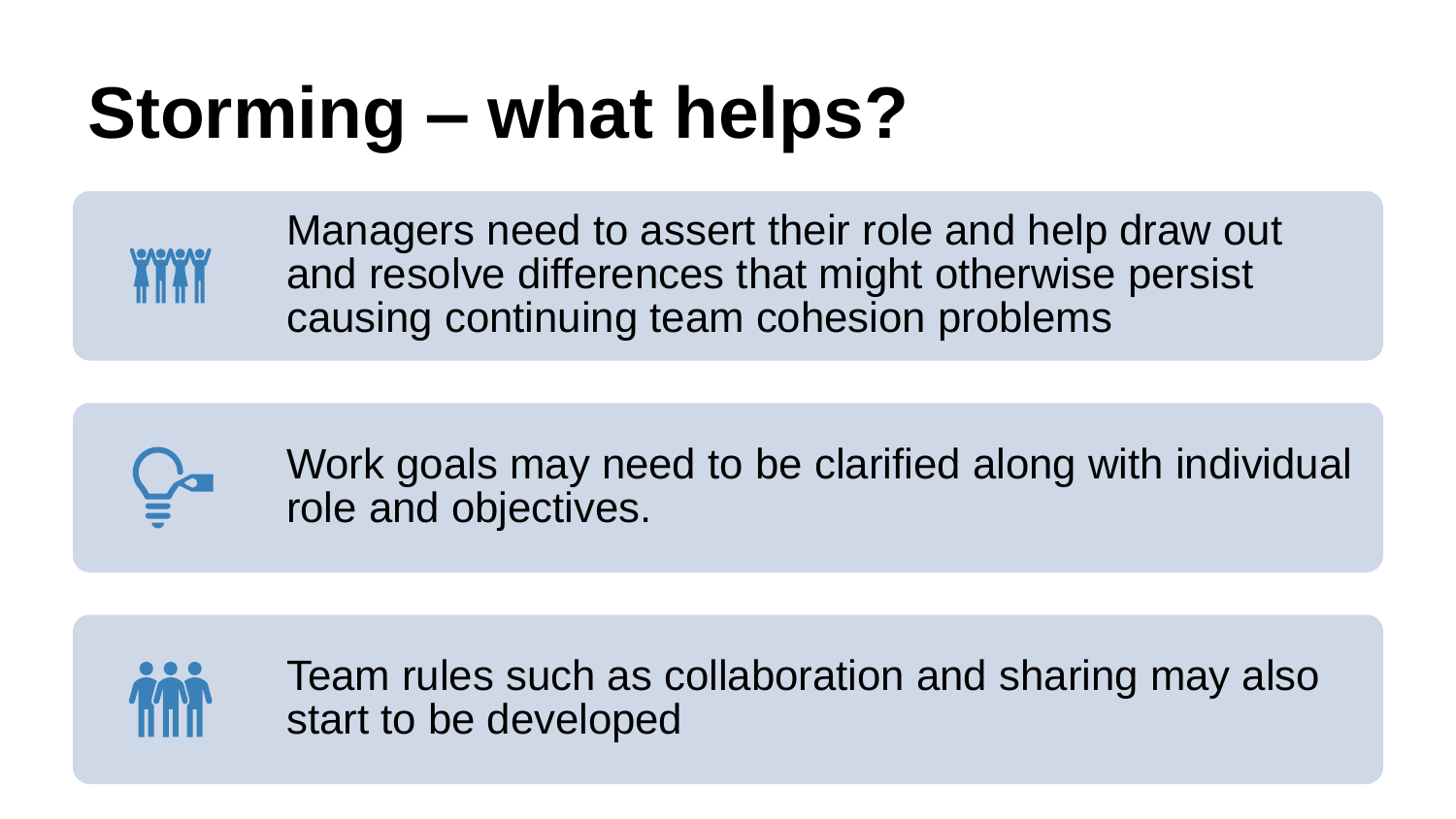# **Norming – what happens?**



Sharing information, acceptance of different opinions, positive attempts to compromise

The group sets the rules by which it will operate



Cooperation and sense of shared responsibility develops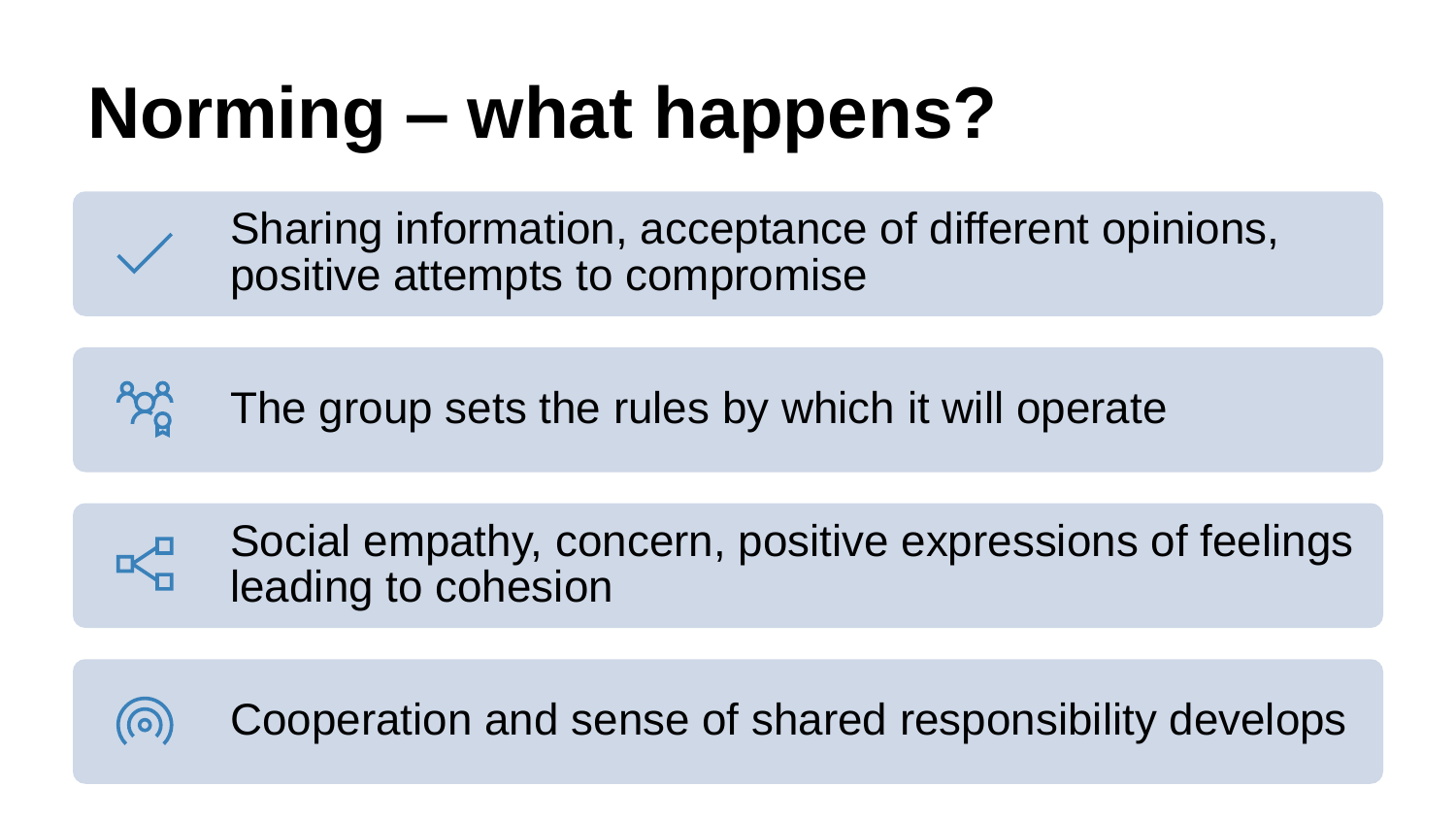# **Norming – what helps?**



The focus turns towards the task and what needs to be done.





Feeling more as a team, people start to help one another.

**YYYY** Group rules/norms need to be developed and refined.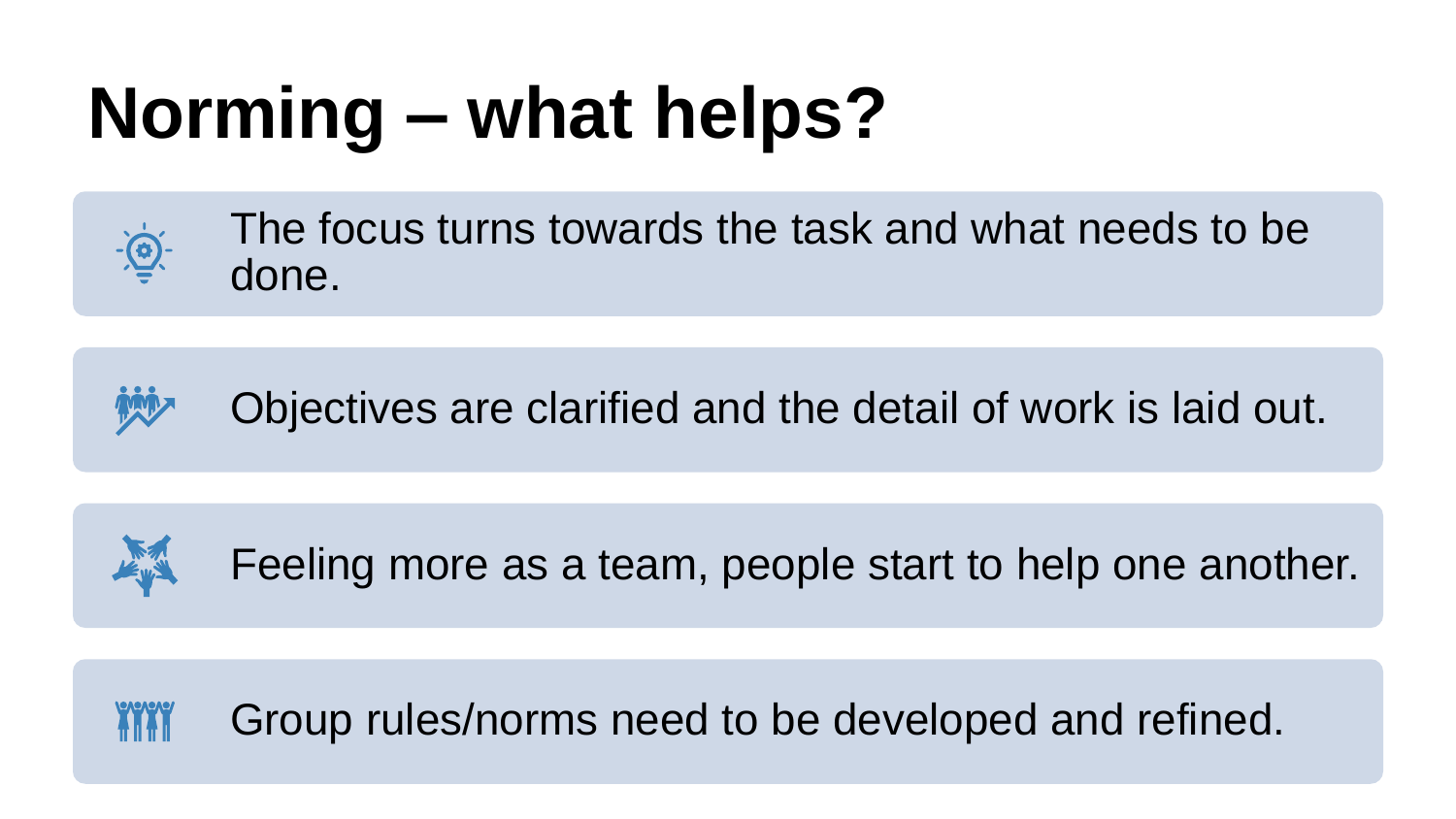## **Performing – what happens?**



Roles of individual members are accepted and  $\frac{9}{9-9}$ understood.



Members know when they should work independently and as a group.

hh. How to maintain performance?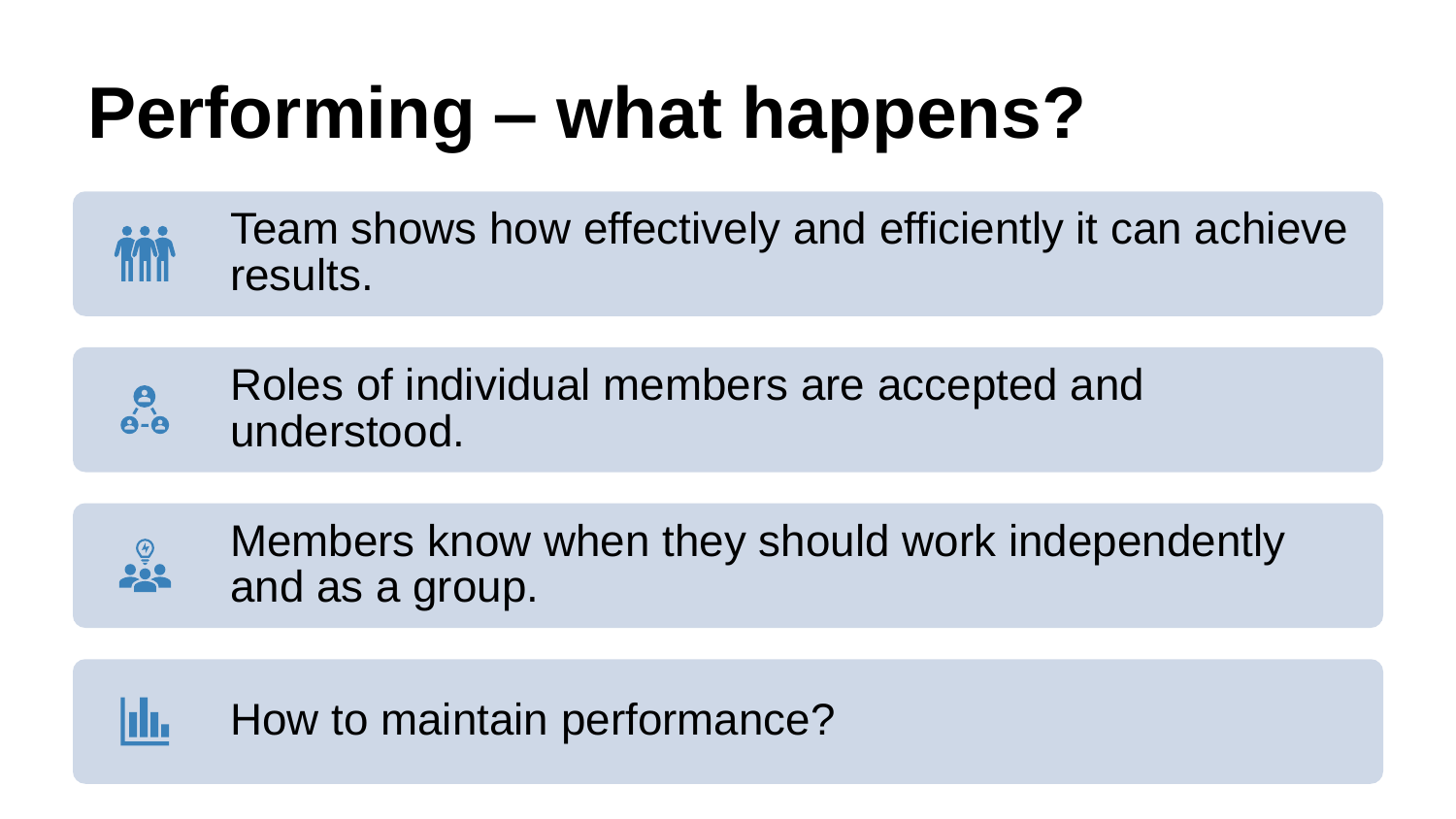#### **Maintaining performance – what helps?**

Performance management





Need to sustain an effective task-people balance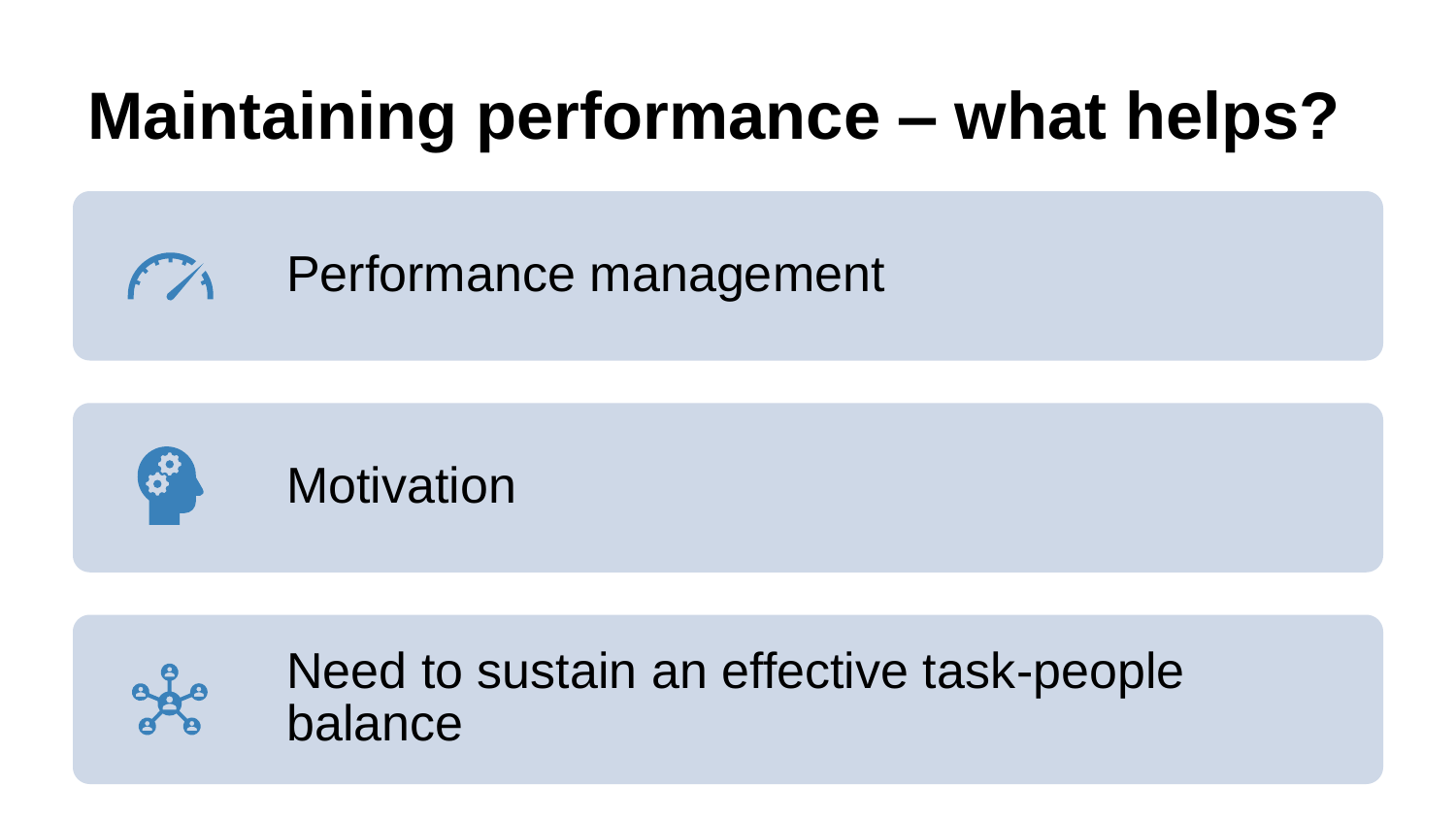# **Adjourning – what happens?**



Adjourning involves dissolution. It entails the termination of roles, the completion of tasks and reduction of dependency.



Some commentators have described this stage as 'mourning' given the loss that is sometimes felt by former participants.



Some groups have well defined adjournments, e.g. cross functional teams. Some teams may go on indefinitely and detrimentally!!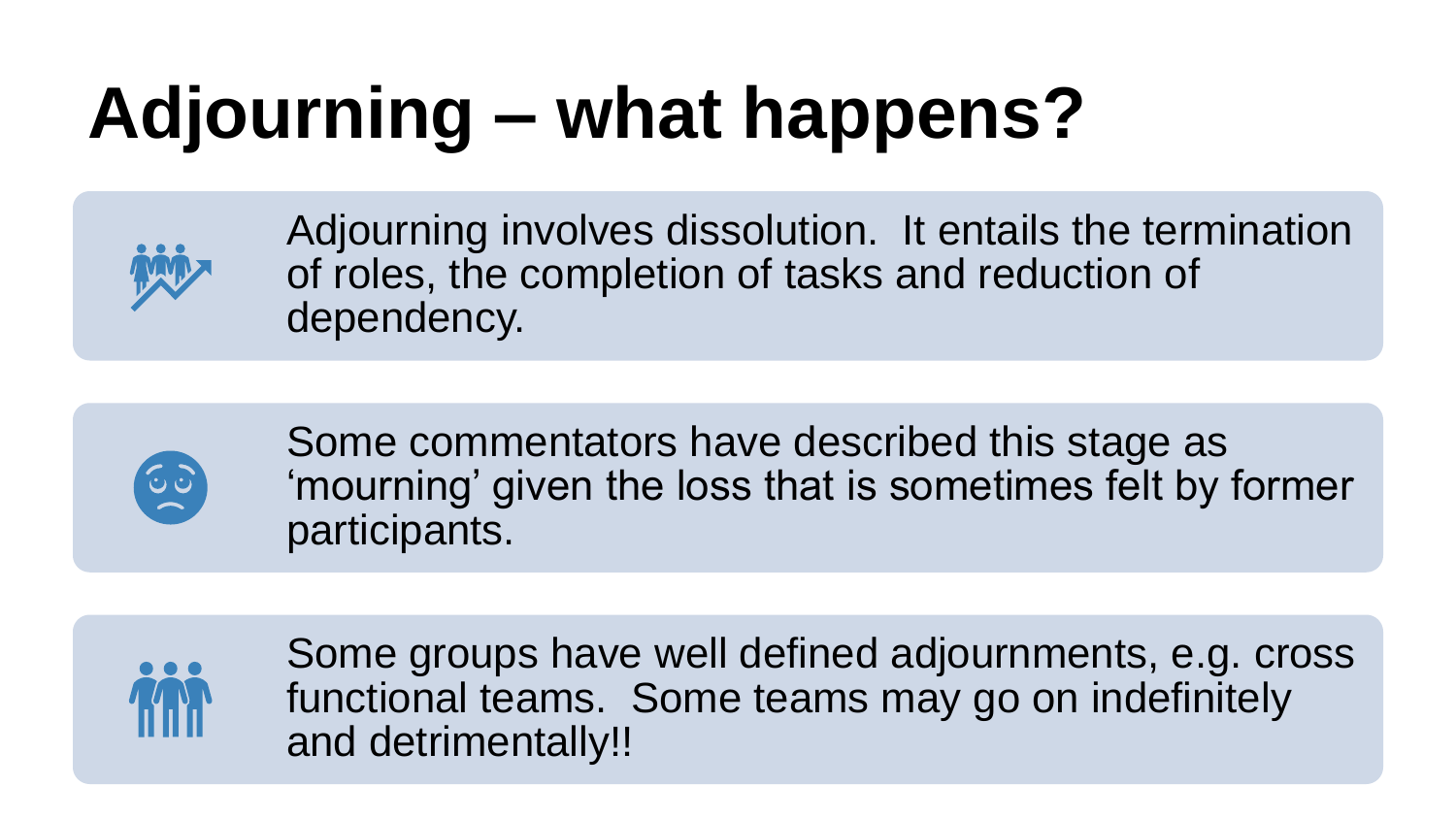# **Adjourning – what helps?**



Celebrating the successes of the past.

#### Steadily revealing the future focus.  $\bigodot$



Rituals can help people cope with the changes of ending, e.g., in relation to grieving the loss of the team or former members and the special relationships within it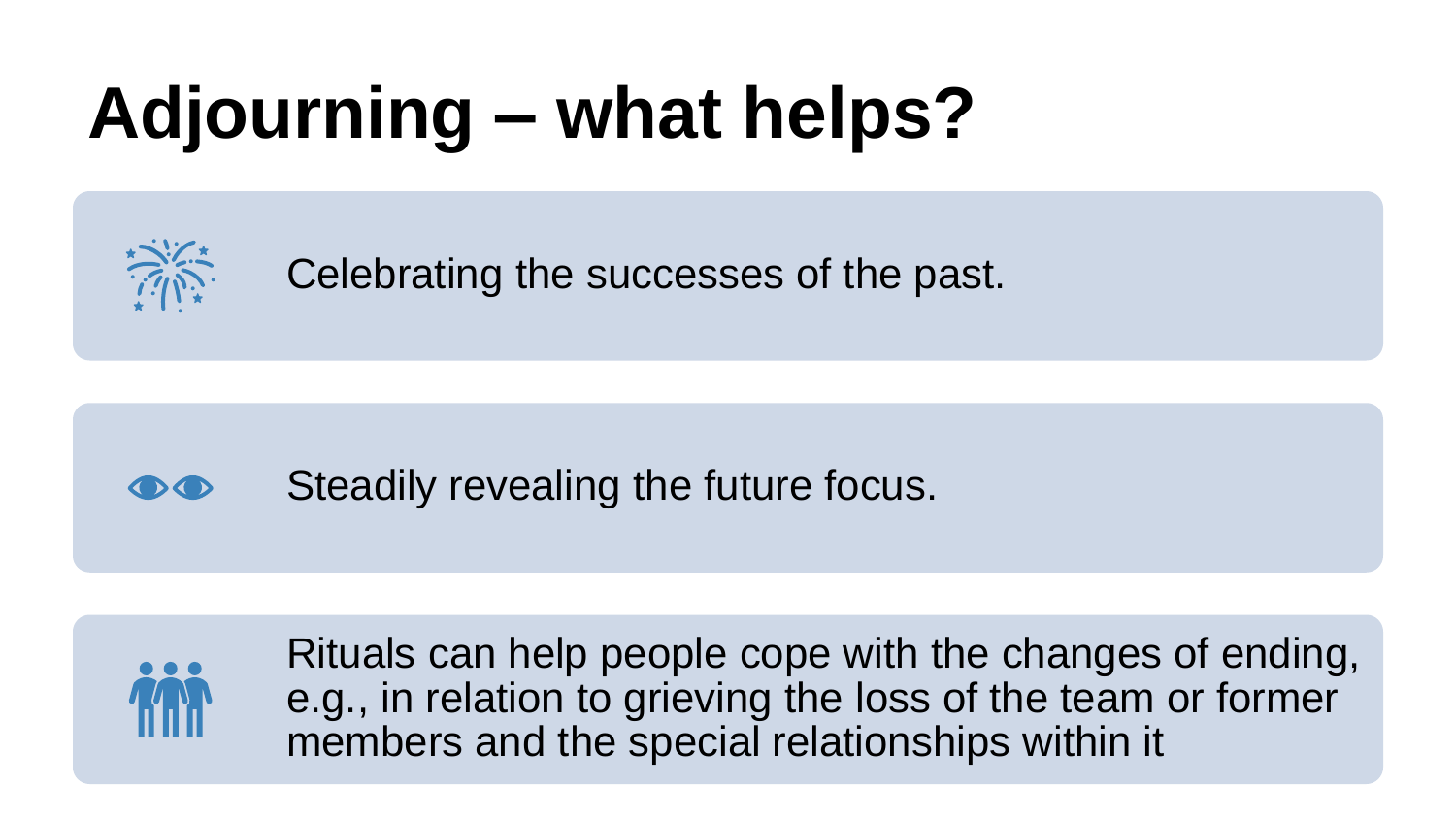# **Applying this at work**



Do we sometimes simply watch, or do we offer to help each other and accept help from others?



When we do offer and accept help, what makes this process effective? What would make it even more effective?



What kind of feedback is the most effective? Why?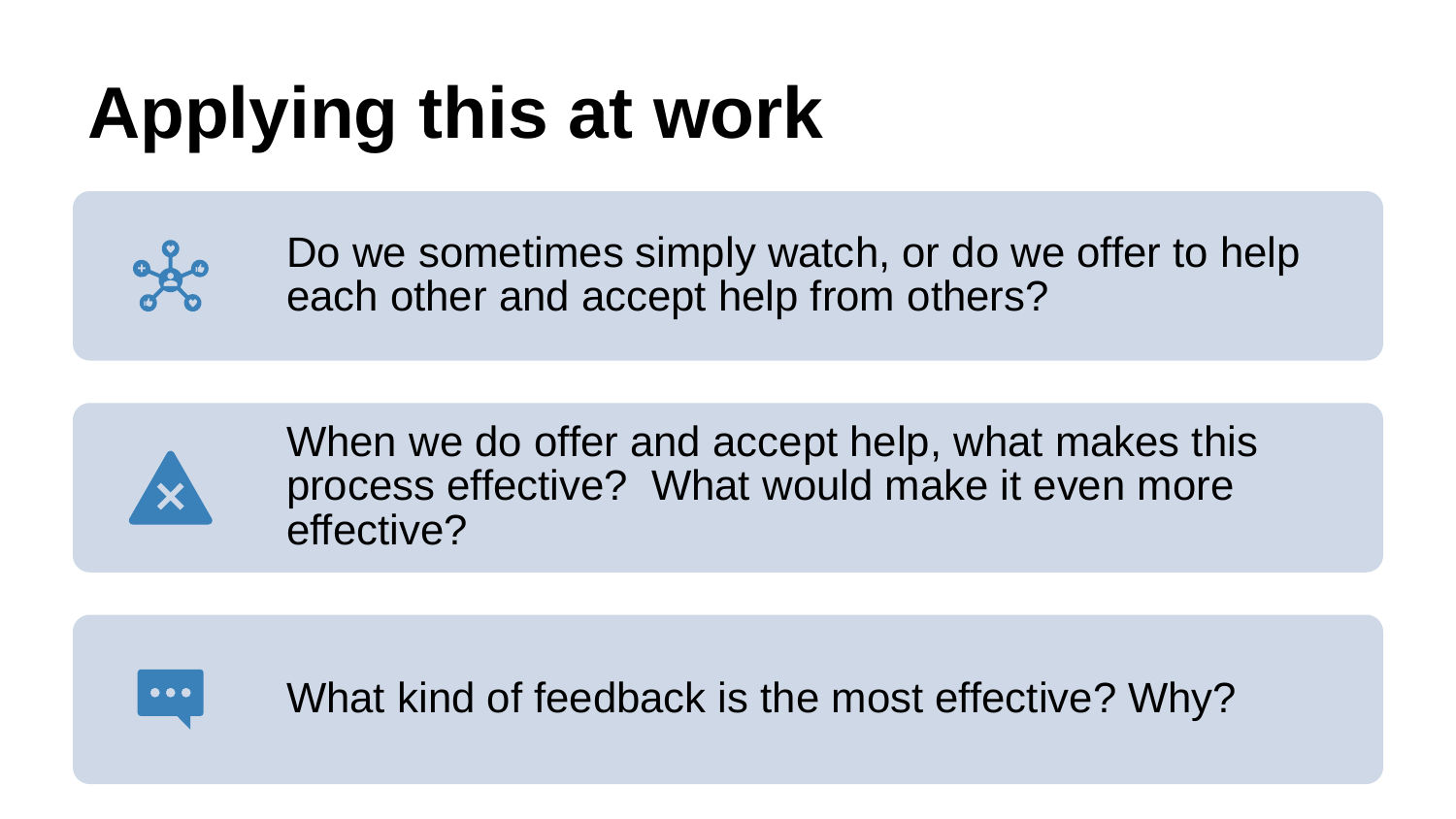# How does it all go wrong?



- **Build Trust**
- **Master Conflict**
- **Achieve Commitment**
- **Embrace Accountability**
- **Focus on Results**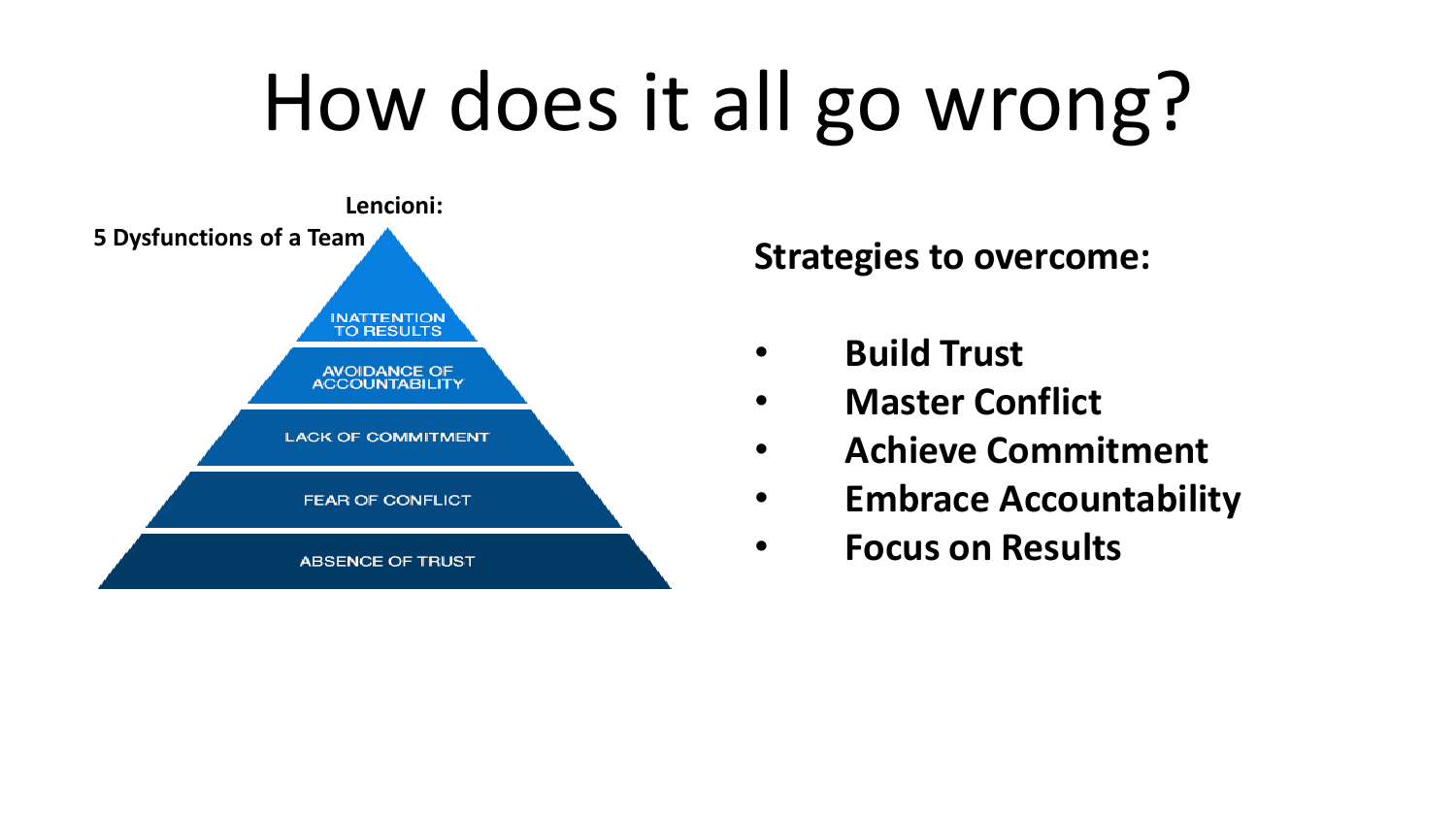#### Build Trust







Identify and discuss individual strengths and weaknesses, e.g. Undertake MBTI together

Spend time in face-toface meetings and working sessions

Undertake a team diagnostic together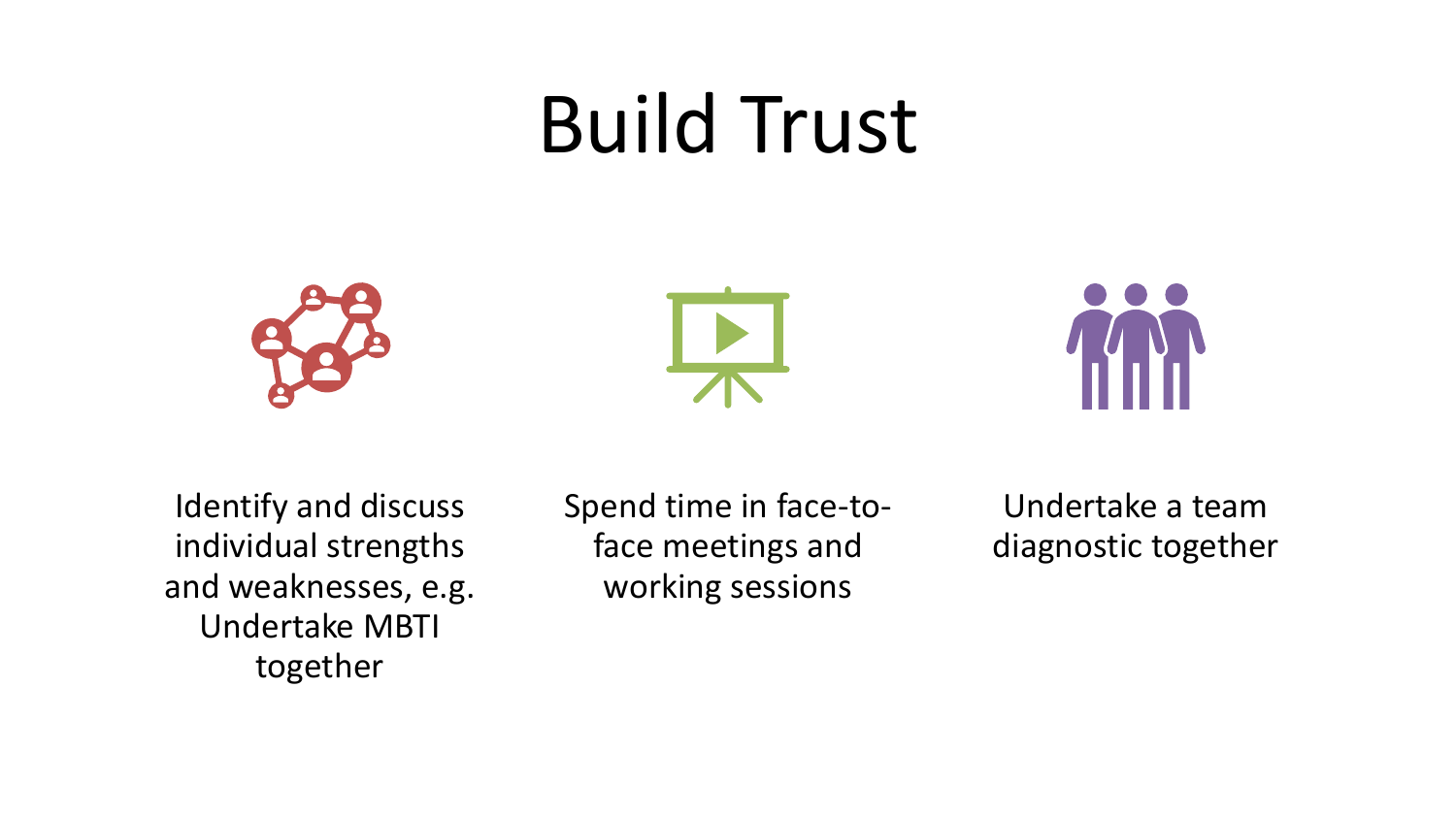Master Conflict

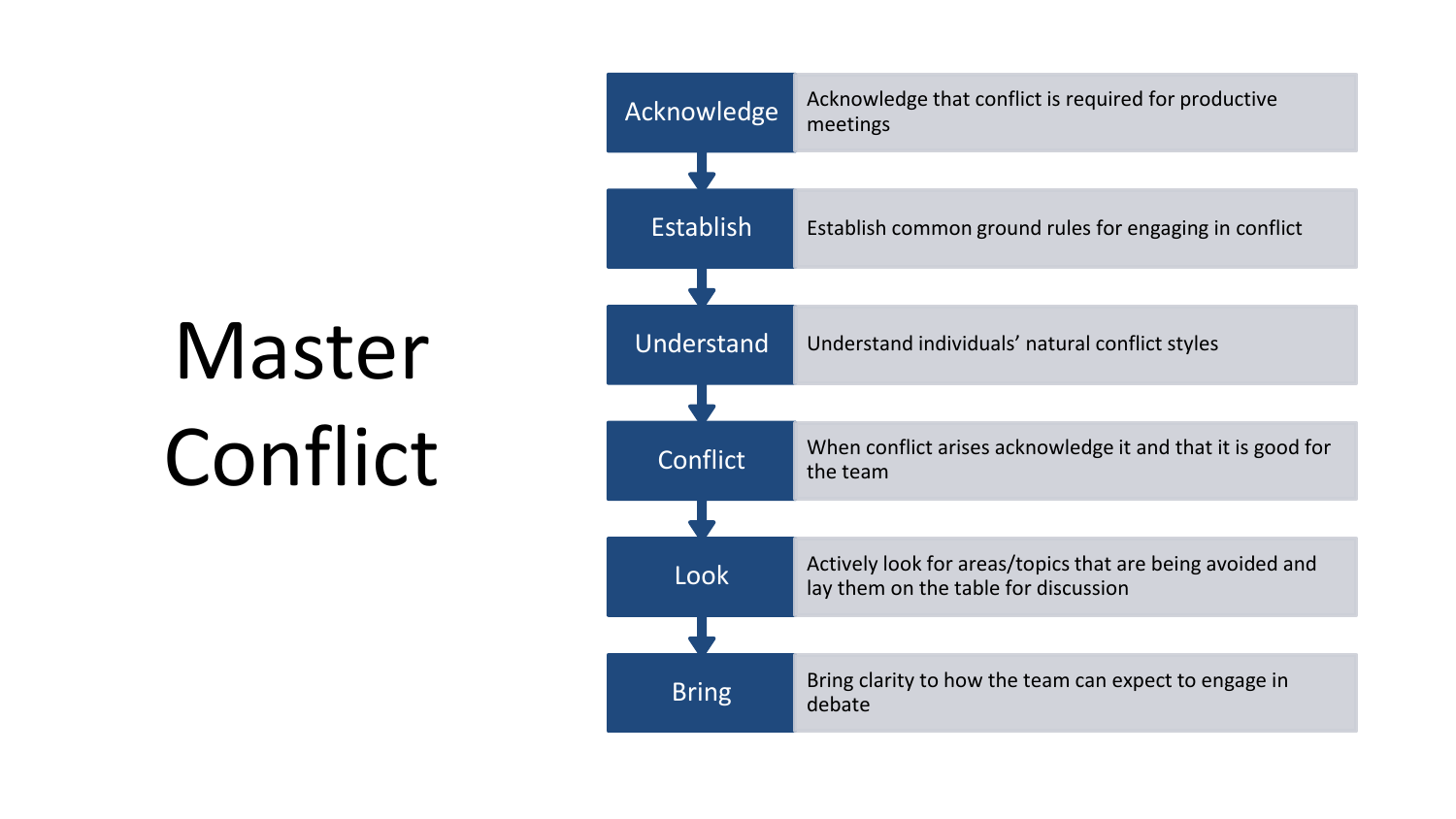#### Achieve commitment

| Remember      | Remember: Buy-in doesn't require consensus – only a team<br>commitment to the decision made                        |
|---------------|--------------------------------------------------------------------------------------------------------------------|
| <b>Review</b> | Review commitments at the end of each meeting to ensure all<br>team members are aligned*                           |
| Cascade       | Cascade communication – have team members communicate<br>decisions to their own teams within 24 hours of meetings* |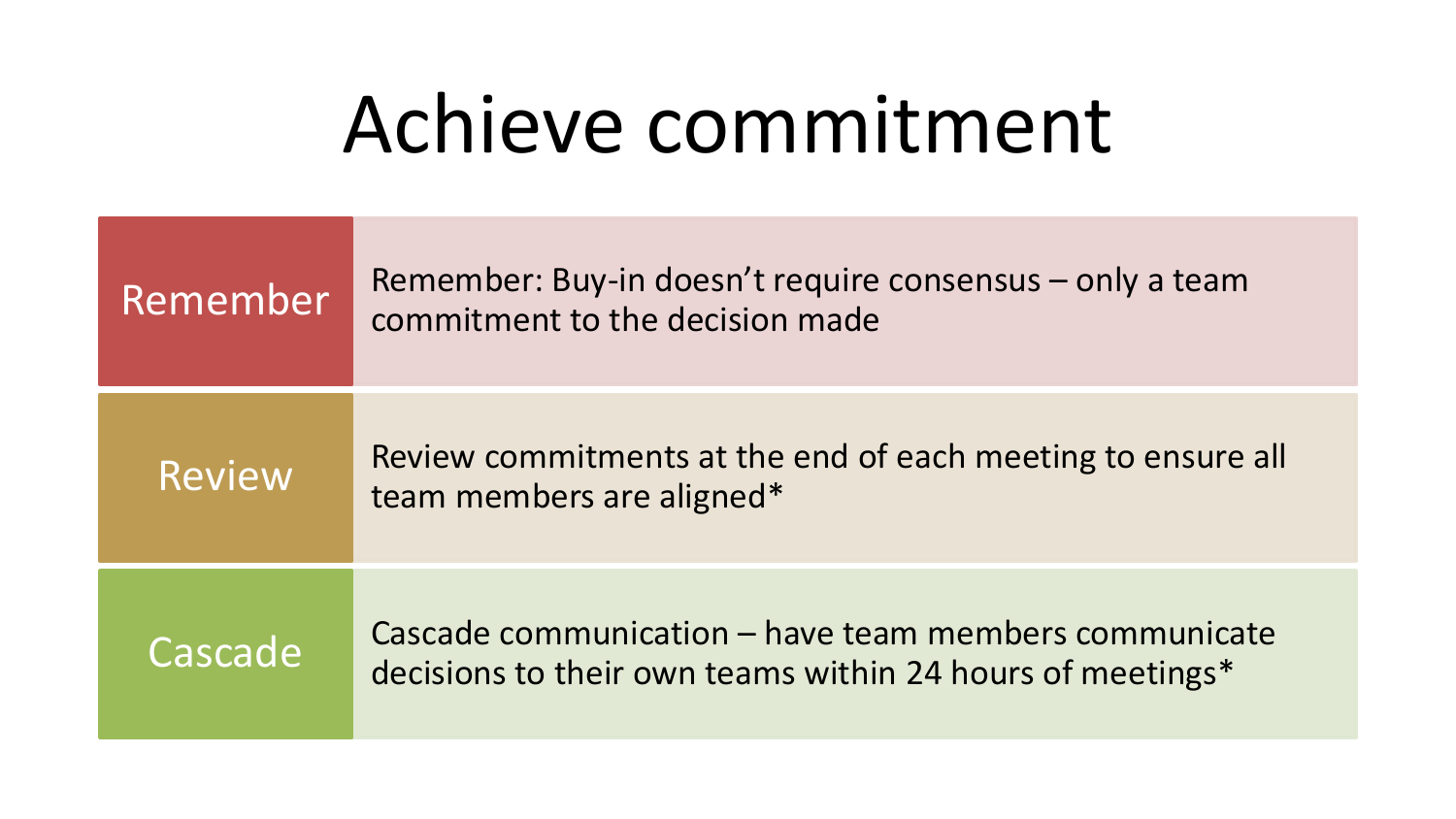# Embrace accountability

Explicitly communicate goals and behaviour



Regularly discuss performance versus goals and standards



Team members have to be willing to confront each other on behaviour (*because behaviour is what produces results*) – this requires the skill and willingness to give critical feedback \*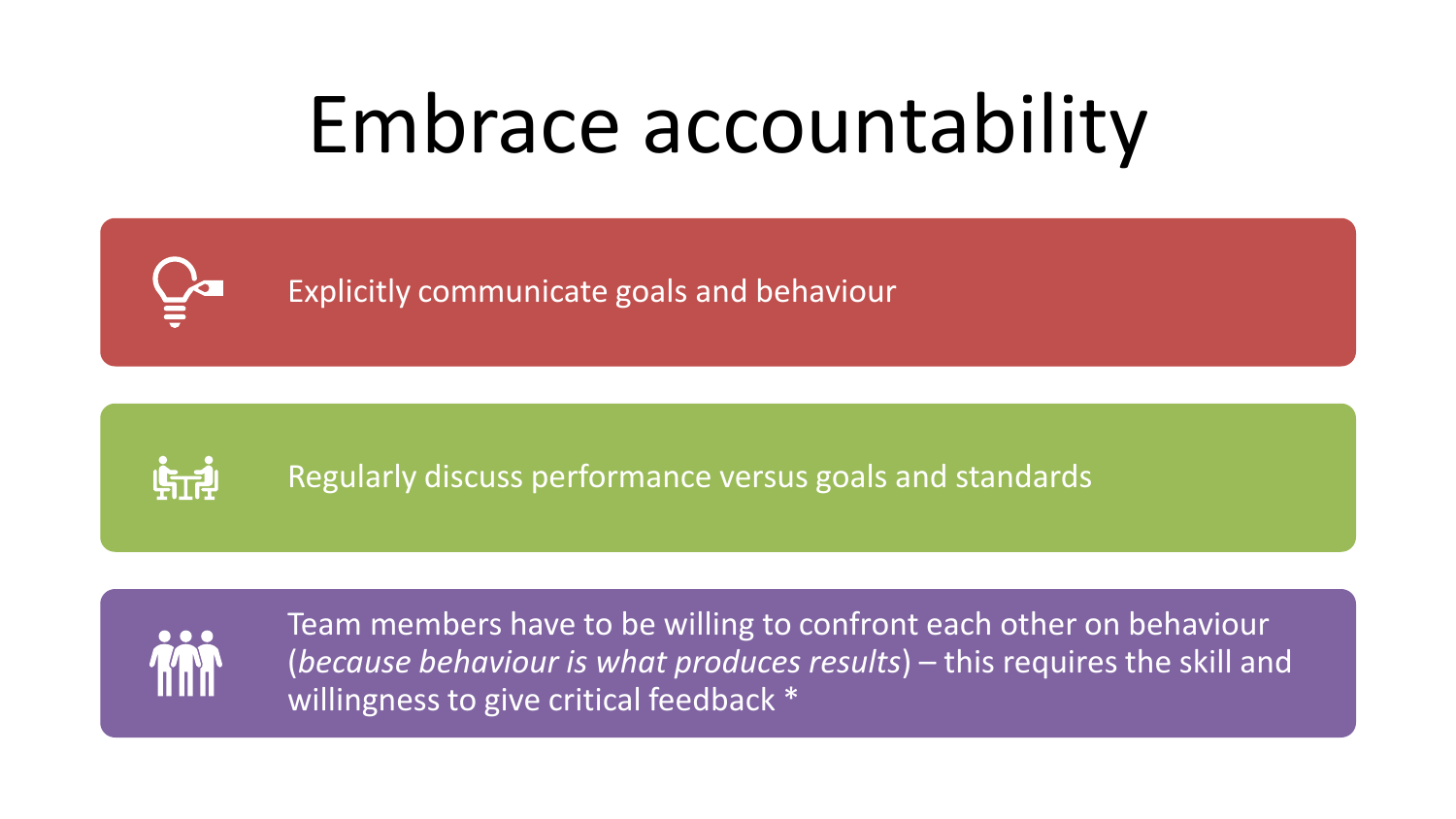#### Focus on results

Keep the team focused on tangible **group** goals – have a visible scoreboard (?) with one or two objective measurements for success

Reward individuals based on team goals and collective success